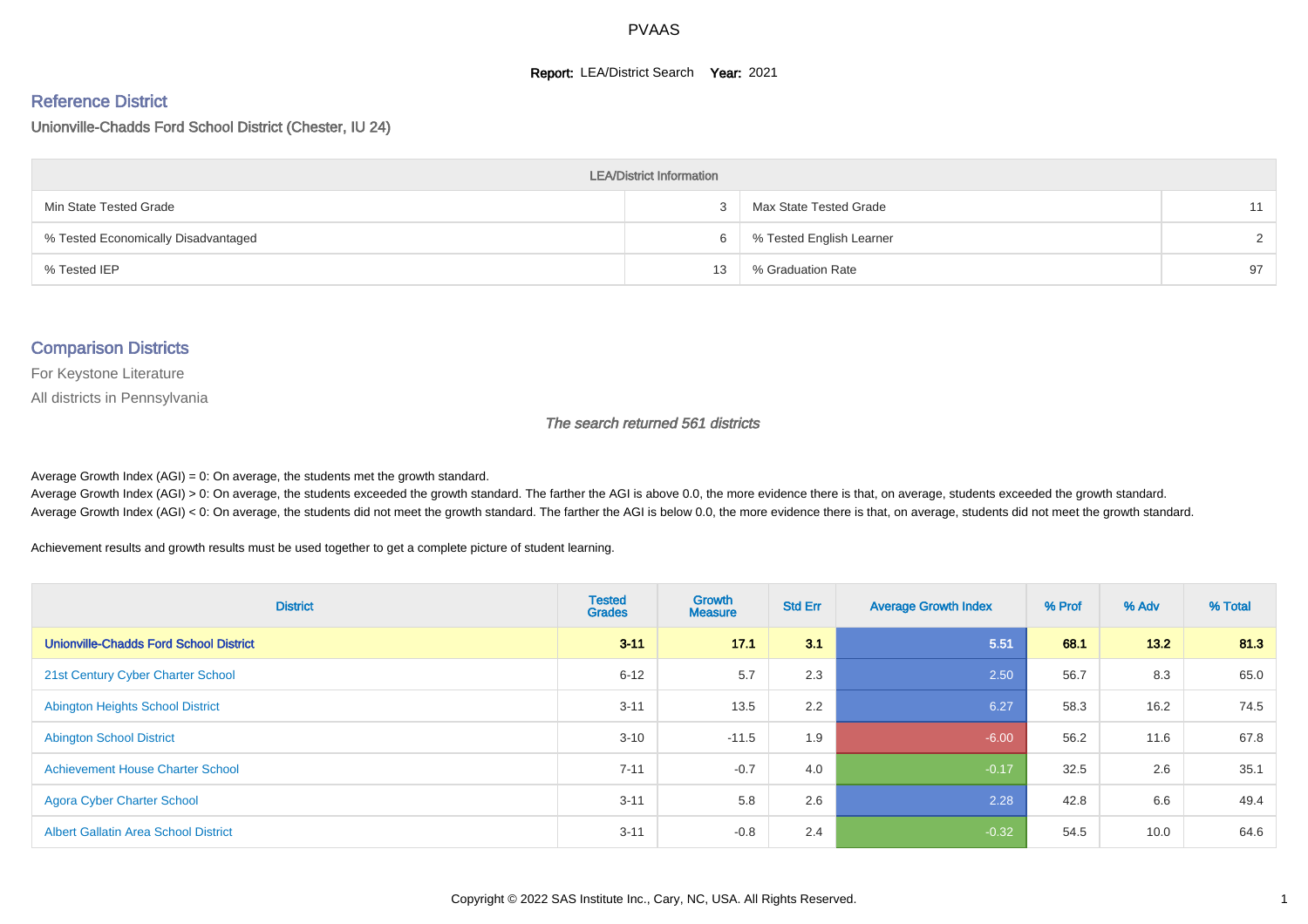| <b>District</b>                               | <b>Tested</b><br><b>Grades</b> | <b>Growth</b><br><b>Measure</b> | <b>Std Err</b> | <b>Average Growth Index</b> | % Prof | % Adv   | % Total |
|-----------------------------------------------|--------------------------------|---------------------------------|----------------|-----------------------------|--------|---------|---------|
| <b>Unionville-Chadds Ford School District</b> | $3 - 11$                       | 17.1                            | 3.1            | 5.51                        | 68.1   | 13.2    | 81.3    |
| <b>Aliquippa School District</b>              | $3 - 11$                       | $-9.0$                          | 4.2            | $-2.14$                     | 11.0   | $0.0\,$ | 11.0    |
| <b>Allegheny Valley School District</b>       | $3 - 11$                       | 8.5                             | 3.9            | 2.17                        | 53.1   | 12.2    | 65.3    |
| Allegheny-Clarion Valley School District      | $3 - 10$                       | 7.8                             | 4.7            | 1.65                        | 53.3   | 3.3     | 56.7    |
| <b>Allentown City School District</b>         | $3 - 12$                       | 5.3                             | 1.4            | 3.88                        | 25.3   | 2.7     | 28.0    |
| <b>Altoona Area School District</b>           | $3 - 12$                       | 3.3                             | 1.6            | 1.99                        | 47.7   | 8.2     | 55.9    |
| Ambridge Area School District                 | $3 - 12$                       | 9.1                             | 2.6            | 3.46                        | 50.4   | 10.7    | 61.1    |
| <b>Annville-Cleona School District</b>        | $3 - 12$                       | $-12.1$                         | 2.7            | $-4.46$                     | 34.9   | 7.8     | 42.6    |
| <b>Antietam School District</b>               | $3 - 10$                       | $-4.3$                          | 3.8            | $-1.13$                     | 36.4   | 5.4     | 41.8    |
| <b>Apollo-Ridge School District</b>           | $3 - 12$                       | $-4.7$                          | 3.7            | $-1.24$                     | 50.0   | 10.0    | 60.0    |
| <b>Armstrong School District</b>              | $3 - 11$                       | 2.6                             | 1.7            | 1.53                        | 51.5   | 6.1     | 57.6    |
| <b>Athens Area School District</b>            | $3 - 11$                       | 1.6                             | 2.5            | 0.64                        | 46.9   | 7.6     | 54.5    |
| <b>Austin Area School District</b>            | $3 - 11$                       | $-5.7$                          | 6.4            | $-0.90$                     | 33.3   | 5.6     | 38.9    |
| <b>Avella Area School District</b>            | $3 - 12$                       | $-0.3$                          | 4.7            | $-0.05$                     | 49.3   | 14.5    | 63.8    |
| <b>Avon Grove Charter School</b>              | $3 - 11$                       | 9.0                             | 2.9            | 3.13                        | 58.8   | 16.7    | 75.5    |
| <b>Avon Grove School District</b>             | $3 - 10$                       | 10.0                            | 1.6            | 6.26                        | 56.3   | 18.6    | 74.9    |
| <b>Avonworth School District</b>              | $3 - 10$                       | $-12.6$                         | 3.1            | $-4.01$                     | 59.8   | 4.6     | 64.4    |
| <b>Bald Eagle Area School District</b>        | $3 - 11$                       | $-2.1$                          | 2.7            | $-0.75$                     | 48.4   | 9.4     | 57.7    |
| <b>Baldwin-Whitehall School District</b>      | $3 - 11$                       | 1.8                             | 1.9            | 0.94                        | 58.6   | 8.6     | 67.1    |
| <b>Bangor Area School District</b>            | $3 - 12$                       | $-0.9$                          | 2.0            | $-0.43$                     | 44.3   | 4.7     | 49.0    |
| <b>Beaver Area School District</b>            | $3 - 10$                       | 4.7                             | 2.4            | 1.94                        | 57.4   | 16.8    | 74.2    |
| <b>Bedford Area School District</b>           | $3 - 11$                       | 2.5                             | 2.6            | 0.93                        | 48.5   | 10.0    | 58.5    |
| <b>Belle Vernon Area School District</b>      | $3 - 11$                       | 6.5                             | 2.6            | 2.44                        | 55.6   | 11.1    | 66.7    |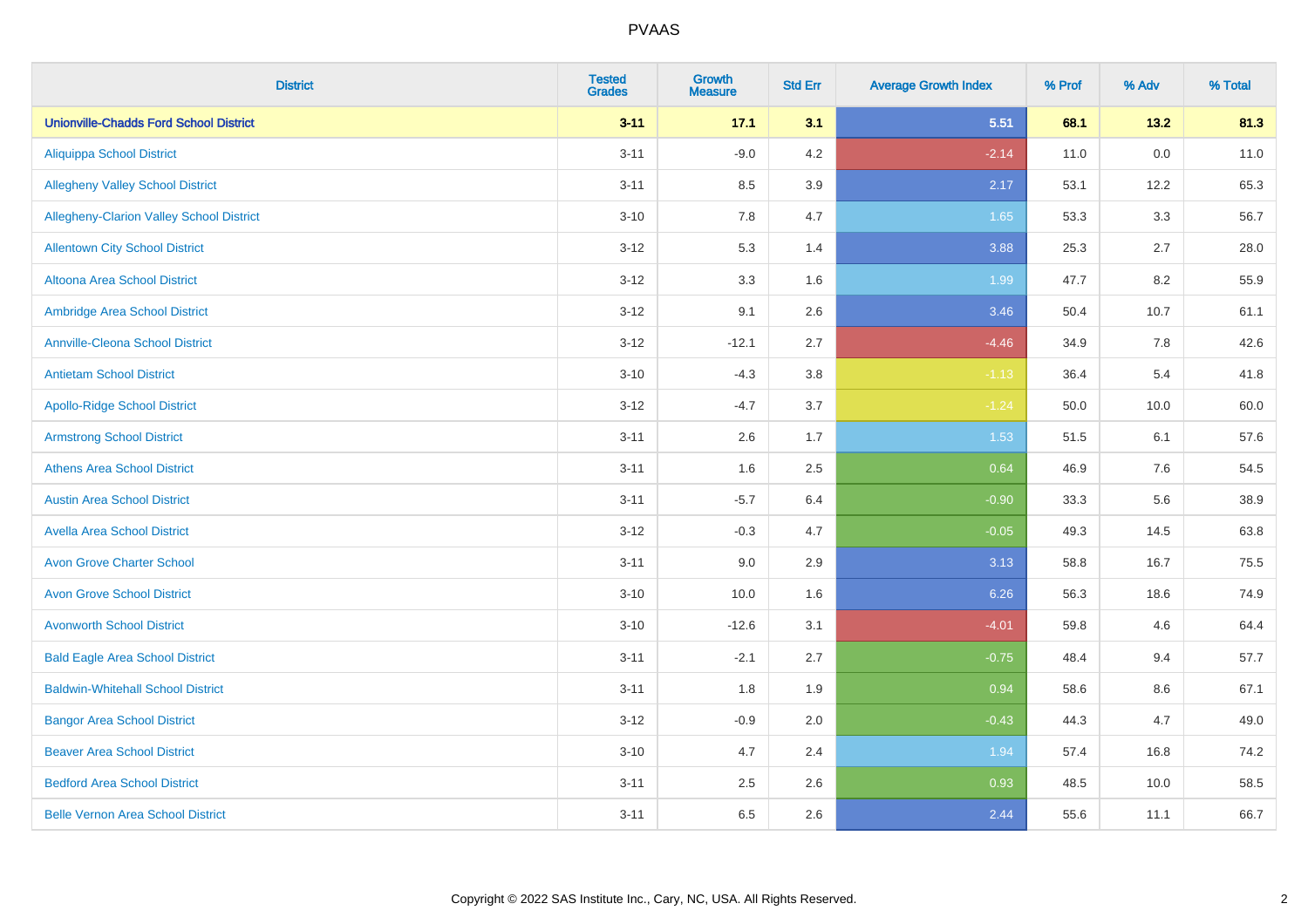| <b>District</b>                               | <b>Tested</b><br><b>Grades</b> | <b>Growth</b><br><b>Measure</b> | <b>Std Err</b> | <b>Average Growth Index</b> | % Prof | % Adv | % Total |
|-----------------------------------------------|--------------------------------|---------------------------------|----------------|-----------------------------|--------|-------|---------|
| <b>Unionville-Chadds Ford School District</b> | $3 - 11$                       | 17.1                            | 3.1            | 5.51                        | 68.1   | 13.2  | 81.3    |
| <b>Bellefonte Area School District</b>        | $3 - 11$                       | $-0.4$                          | 2.2            | $-0.17$                     | 47.6   | 10.6  | 58.2    |
| <b>Bellwood-Antis School District</b>         | $3 - 10$                       | $-1.2$                          | 3.2            | $-0.39$                     | 55.1   | 10.1  | 65.2    |
| <b>Belmont Charter School</b>                 | $3 - 10$                       | 16.0                            | 6.5            | 2.45                        | 64.3   | 0.0   | 64.3    |
| <b>Bensalem Township School District</b>      | $3 - 11$                       | 1.6                             | 1.6            | 0.98                        | 38.8   | 8.3   | 47.1    |
| <b>Benton Area School District</b>            | $3 - 10$                       | $-9.7$                          | 4.5            | $-2.18$                     | 43.2   | 5.4   | 48.6    |
| <b>Bentworth School District</b>              | $3 - 11$                       | 5.7                             | 3.2            | 1.75                        | 44.2   | 19.5  | 63.6    |
| <b>Berlin Brothersvalley School District</b>  | $3 - 11$                       | 4.0                             | 4.2            | 0.96                        | 48.8   | 14.0  | 62.8    |
| <b>Bermudian Springs School District</b>      | $3 - 11$                       | $-5.5$                          | 2.9            | $-1.94$                     | 56.4   | 6.8   | 63.2    |
| <b>Berwick Area School District</b>           | $3 - 11$                       | $-9.3$                          | 2.6            | $-3.59$                     | 42.1   | 5.5   | 47.6    |
| <b>Bethel Park School District</b>            | $3 - 11$                       | 5.6                             | 1.8            | 3.18                        | 65.3   | 18.6  | 83.9    |
| <b>Bethlehem Area School District</b>         | $3 - 11$                       | 9.3                             | 1.1            | 8.15                        | 44.7   | 12.0  | 56.7    |
| <b>Bethlehem-Center School District</b>       | $3 - 10$                       | 8.1                             | 3.3            | 2.46                        | 35.1   | 1.4   | 36.5    |
| <b>Big Beaver Falls Area School District</b>  | $3 - 11$                       | $-3.9$                          | 3.3            | $-1.18$                     | 34.1   | 3.5   | 37.6    |
| <b>Big Spring School District</b>             | $3 - 11$                       | $-9.8$                          | 2.4            | $-4.00$                     | 38.6   | 8.9   | 47.5    |
| <b>Blackhawk School District</b>              | $3 - 11$                       | 4.7                             | 2.3            | 2.01                        | 55.8   | 8.8   | 64.6    |
| <b>Blacklick Valley School District</b>       | $3 - 11$                       | 8.0                             | 4.3            | 1.85                        | 34.1   | 0.0   | 34.1    |
| <b>Blairsville-Saltsburg School District</b>  | $3 - 11$                       | $-8.0$                          | 3.0            | $-2.68$                     | 37.3   | 7.0   | 44.3    |
| <b>Bloomsburg Area School District</b>        | $3 - 10$                       | 0.7                             | 3.0            | 0.23                        | 55.9   | 11.8  | 67.6    |
| <b>Blue Mountain School District</b>          | $3 - 10$                       | $-5.8$                          | 2.3            | $-2.56$                     | 46.6   | 8.5   | 55.1    |
| <b>Blue Ridge School District</b>             | $3 - 11$                       | $-0.5$                          | 3.6            | $-0.12$                     | 44.6   | 3.1   | 47.7    |
| <b>Boyertown Area School District</b>         | $3 - 11$                       | $-4.7$                          | 1.5            | $-3.17$                     | 55.2   | 11.3  | 66.5    |
| <b>Bradford Area School District</b>          | $3 - 12$                       | $-9.3$                          | 2.4            | $-3.87$                     | 45.8   | 8.3   | 54.2    |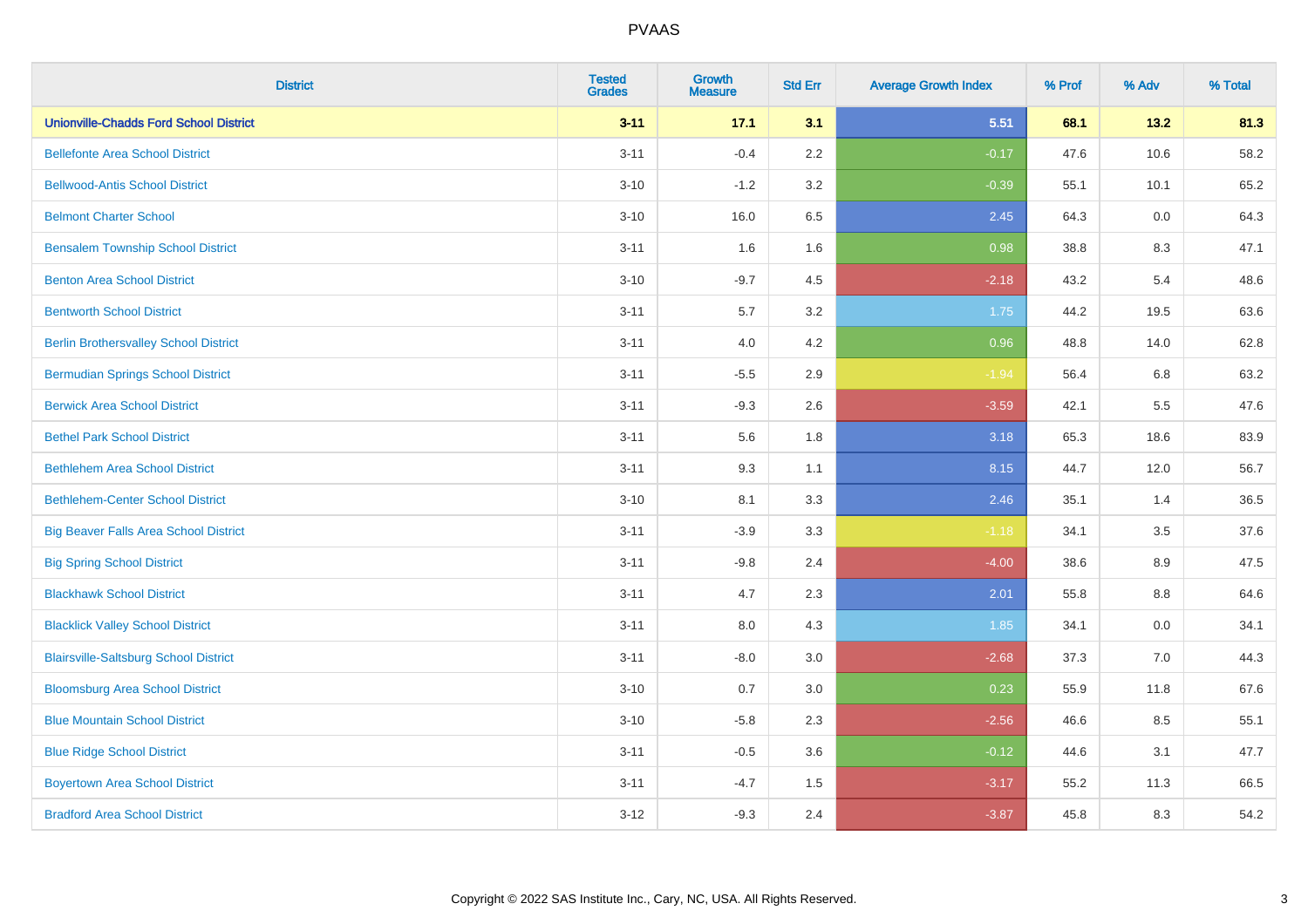| <b>District</b>                                 | <b>Tested</b><br><b>Grades</b> | <b>Growth</b><br><b>Measure</b> | <b>Std Err</b> | <b>Average Growth Index</b> | % Prof | % Adv   | % Total |
|-------------------------------------------------|--------------------------------|---------------------------------|----------------|-----------------------------|--------|---------|---------|
| <b>Unionville-Chadds Ford School District</b>   | $3 - 11$                       | 17.1                            | 3.1            | 5.51                        | 68.1   | 13.2    | 81.3    |
| <b>Brandywine Heights Area School District</b>  | $3 - 11$                       | $-4.9$                          | 2.7            | $-1.81$                     | 49.2   | $8.2\,$ | 57.4    |
| <b>Brentwood Borough School District</b>        | $3 - 11$                       | $-5.3$                          | 3.0            | $-1.72$                     | 52.0   | 6.1     | 58.2    |
| <b>Bristol Borough School District</b>          | $3 - 12$                       | $-4.3$                          | 3.4            | $-1.27$                     | 39.7   | 1.3     | 41.0    |
| <b>Bristol Township School District</b>         | $3 - 11$                       | $-13.9$                         | 2.0            | $-7.05$                     | 31.0   | 3.7     | 34.7    |
| <b>Brockway Area School District</b>            | $3 - 11$                       | 0.6                             | 3.6            | 0.16                        | 49.2   | 7.7     | 56.9    |
| <b>Brookville Area School District</b>          | $3 - 11$                       | 6.9                             | 3.0            | 2.30                        | 55.2   | 15.6    | 70.8    |
| <b>Brownsville Area School District</b>         | $3 - 12$                       | $-7.2$                          | 3.9            | $-1.83$                     | 34.4   | 6.1     | 40.5    |
| <b>Bucks County Technical High School</b>       | $9 - 10$                       | $-12.0$                         | 2.5            | $-4.84$                     | 35.9   | 3.2     | 39.2    |
| <b>Burgettstown Area School District</b>        | $3 - 11$                       | $-2.1$                          | 3.4            | $-0.62$                     | 50.0   | 1.4     | 51.4    |
| <b>Burrell School District</b>                  | $3 - 11$                       | 4.5                             | 3.1            | 1.48                        | 58.5   | 13.8    | 72.3    |
| <b>Butler Area School District</b>              | $3 - 11$                       | $-6.5$                          | 1.5            | $-4.26$                     | 42.5   | 9.4     | 51.9    |
| <b>California Area School District</b>          | $3 - 10$                       | $-7.3$                          | 3.6            | $-2.02$                     | 42.6   | $9.8\,$ | 52.5    |
| <b>Cambria Heights School District</b>          | $3 - 10$                       | $-4.1$                          | 3.1            | $-1.32$                     | 51.0   | 6.0     | 57.0    |
| <b>Camp Hill School District</b>                | $3 - 12$                       | 2.3                             | 3.0            | 0.78                        | 53.6   | 17.5    | 71.1    |
| <b>Canon-Mcmillan School District</b>           | $3 - 11$                       | $-0.8$                          | 1.6            | $-0.50$                     | 58.7   | 15.9    | 74.6    |
| <b>Canton Area School District</b>              | $3 - 11$                       | $-5.5$                          | 3.2            | $-1.75$                     | 40.7   | 2.3     | 43.0    |
| Capital Area School for the Arts Charter School | $9 - 11$                       | 5.8                             | 4.1            | 1.39                        | 59.3   | 18.6    | 78.0    |
| <b>Carbon Career &amp; Technical Institute</b>  | $9 - 11$                       | $-5.7$                          | 3.6            | $-1.59$                     | 34.5   | 1.2     | 35.7    |
| <b>Carbondale Area School District</b>          | $3 - 10$                       | 7.4                             | 3.3            | 2.25                        | 56.6   | 2.6     | 59.2    |
| <b>Carlisle Area School District</b>            | $3 - 11$                       | $-5.3$                          | 1.9            | $-2.81$                     | 54.0   | 6.3     | 60.3    |
| <b>Carlynton School District</b>                | $3 - 11$                       | 7.3                             | 3.3            | 2.22                        | 41.0   | 10.5    | 51.6    |
| <b>Carmichaels Area School District</b>         | $3 - 10$                       | $-9.3$                          | 3.3            | $-2.81$                     | 35.1   | 1.4     | 36.5    |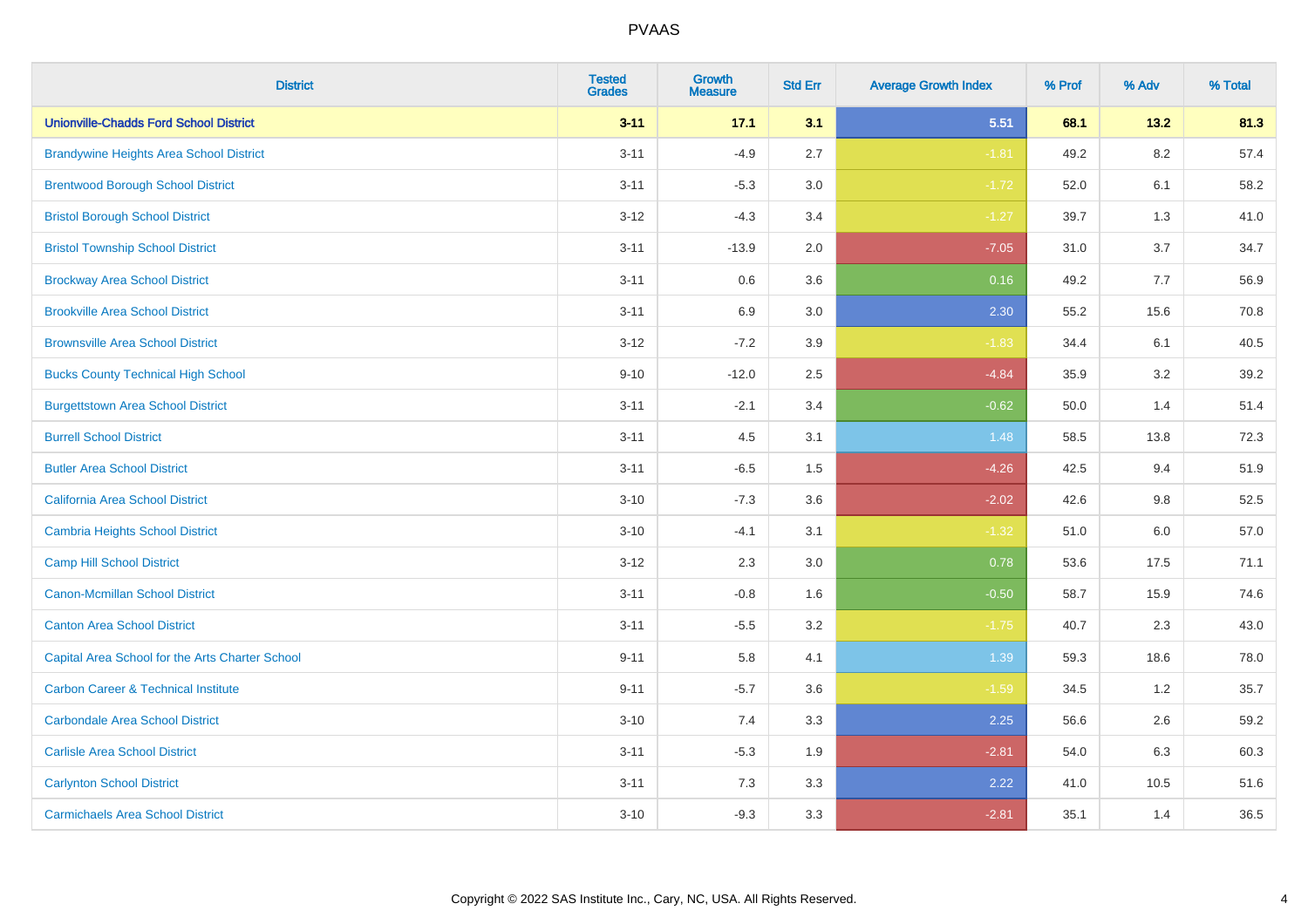| <b>District</b>                                         | <b>Tested</b><br><b>Grades</b> | <b>Growth</b><br><b>Measure</b> | <b>Std Err</b> | <b>Average Growth Index</b> | % Prof | % Adv | % Total |
|---------------------------------------------------------|--------------------------------|---------------------------------|----------------|-----------------------------|--------|-------|---------|
| <b>Unionville-Chadds Ford School District</b>           | $3 - 11$                       | 17.1                            | 3.1            | 5.51                        | 68.1   | 13.2  | 81.3    |
| Catasauqua Area School District                         | $3 - 12$                       | $-12.1$                         | 3.0            | $-4.00$                     | 36.8   | 7.6   | 44.3    |
| <b>Centennial School District</b>                       | $3 - 10$                       | 7.1                             | 1.7            | 4.29                        | 50.1   | 8.7   | 58.9    |
| Center For Student Learning Charter School At Pennsbury | $6 - 12$                       | $-2.9$                          | 6.1            | $-0.47$                     | 42.9   | 0.0   | 42.9    |
| <b>Central Bucks School District</b>                    | $3 - 11$                       | 1.6                             | 0.9            | 1.66                        | 63.0   | 16.8  | 79.8    |
| <b>Central Cambria School District</b>                  | $3 - 11$                       | $3.0\,$                         | 2.5            | 1.17                        | 56.2   | 9.7   | 66.0    |
| <b>Central Columbia School District</b>                 | $3 - 12$                       | $-4.8$                          | 2.6            | $-1.86$                     | 53.7   | 14.8  | 68.5    |
| <b>Central Dauphin School District</b>                  | $3 - 11$                       | 4.4                             | 1.3            | 3.32                        | 53.3   | 7.4   | 60.7    |
| <b>Central Fulton School District</b>                   | $3 - 11$                       | $-0.5$                          | 3.5            | $-0.14$                     | 51.4   | 8.6   | 60.0    |
| <b>Central Greene School District</b>                   | $3 - 11$                       | $-1.6$                          | 2.8            | $-0.55$                     | 54.2   | 2.8   | 57.0    |
| <b>Central Valley School District</b>                   | $3 - 10$                       | 4.8                             | 2.4            | 1.98                        | 56.9   | 9.0   | 65.9    |
| <b>Central York School District</b>                     | $3 - 12$                       | 12.3                            | 1.7            | 7.20                        | 55.5   | 11.5  | 67.0    |
| <b>Chambersburg Area School District</b>                | $3 - 11$                       | $-9.5$                          | 1.3            | $-7.20$                     | 42.7   | 8.6   | 51.4    |
| <b>Charleroi School District</b>                        | $3 - 11$                       | $-2.6$                          | 3.0            | $-0.86$                     | 55.7   | 7.4   | 63.1    |
| <b>Chartiers Valley School District</b>                 | $3 - 11$                       | $-1.7$                          | 2.0            | $-0.81$                     | 54.7   | 8.4   | 63.1    |
| <b>Chartiers-Houston School District</b>                | $3 - 10$                       | $-8.6$                          | 3.5            | $-2.41$                     | 59.7   | 4.5   | 64.2    |
| <b>Cheltenham School District</b>                       | $3 - 11$                       | $-1.4$                          | 2.1            | $-0.67$                     | 46.1   | 10.0  | 56.1    |
| <b>Chester Charter Scholars Academy Charter School</b>  | $3 - 12$                       | 8.4                             | 4.1            | 2.03                        | 23.4   | 0.0   | 23.4    |
| <b>Chester-Upland School District</b>                   | $3 - 11$                       | $-0.3$                          | 2.7            | $-0.09$                     | 13.8   | 0.8   | 14.6    |
| <b>Chestnut Ridge School District</b>                   | $3 - 12$                       | $-3.4$                          | 2.9            | $-1.17$                     | 46.6   | 5.8   | 52.4    |
| <b>Chichester School District</b>                       | $3 - 11$                       | $-2.7$                          | 2.3            | $-1.17$                     | 44.6   | 6.6   | 51.2    |
| <b>City CHS</b>                                         | $10 - 11$                      | 13.6                            | 2.7            | 5.12                        | 45.8   | 3.0   | 48.8    |
| <b>Clairton City School District</b>                    | $3 - 11$                       | 3.5                             | 3.7            | 0.95                        | 13.4   | 0.0   | 13.4    |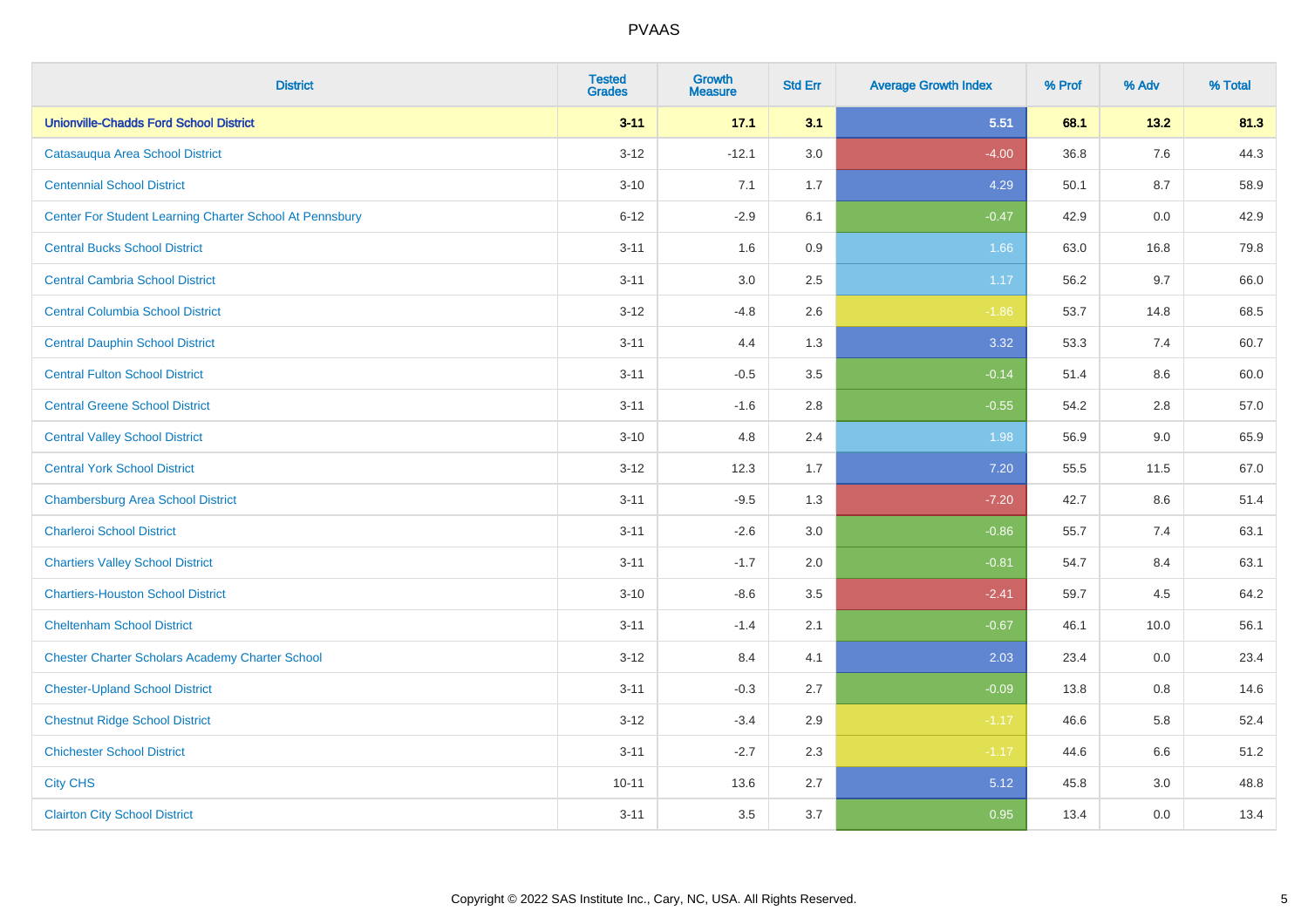| <b>District</b>                                    | <b>Tested</b><br><b>Grades</b> | <b>Growth</b><br><b>Measure</b> | <b>Std Err</b> | <b>Average Growth Index</b> | % Prof | % Adv | % Total |
|----------------------------------------------------|--------------------------------|---------------------------------|----------------|-----------------------------|--------|-------|---------|
| <b>Unionville-Chadds Ford School District</b>      | $3 - 11$                       | 17.1                            | 3.1            | 5.51                        | 68.1   | 13.2  | 81.3    |
| <b>Clarion Area School District</b>                | $3 - 11$                       | 10.3                            | 4.1            | 2.51                        | 45.4   | 14.6  | 60.0    |
| <b>Clarion-Limestone Area School District</b>      | $3 - 12$                       | $-2.5$                          | 4.1            | $-0.60$                     | 56.8   | 6.8   | 63.6    |
| <b>Claysburg-Kimmel School District</b>            | $3 - 11$                       | $-5.7$                          | 4.0            | $-1.42$                     | 42.9   | 8.2   | 51.0    |
| <b>Clearfield Area School District</b>             | $3 - 10$                       | $-9.4$                          | 2.6            | $-3.56$                     | 43.0   | 3.1   | 46.1    |
| <b>Coatesville Area School District</b>            | $3 - 11$                       | $-4.4$                          | 1.7            | $-2.62$                     | 36.3   | 4.2   | 40.5    |
| <b>Cocalico School District</b>                    | $3 - 11$                       | 10.6                            | 2.0            | 5.18                        | 50.8   | 14.1  | 64.8    |
| <b>Collegium Charter School</b>                    | $3 - 10$                       | 5.9                             | 2.5            | 2.33                        | 38.1   | 7.9   | 46.0    |
| <b>Colonial School District</b>                    | $3 - 11$                       | 14.0                            | 1.7            | 8.21                        | 60.2   | 19.6  | 79.8    |
| <b>Columbia Borough School District</b>            | $3 - 12$                       | $-3.1$                          | 3.5            | $-0.89$                     | 29.5   | 1.9   | 31.4    |
| <b>Columbia-Montour AVTS</b>                       | $9 - 10$                       | $-12.5$                         | 3.0            | $-4.16$                     | 22.3   | 0.6   | 22.9    |
| <b>Commodore Perry School District</b>             | $3 - 11$                       | 3.2                             | 5.5            | 0.58                        | 58.3   | 0.0   | 58.3    |
| <b>Commonwealth Charter Academy Charter School</b> | $3 - 10$                       | 9.1                             | 1.9            | 4.90                        | 47.2   | 9.1   | 56.3    |
| Community Academy Of Philadelphia Charter School   | $3 - 11$                       | 5.8                             | 2.7            | 2.12                        | 26.7   | 0.9   | 27.6    |
| Conemaugh Township Area School District            | $3 - 12$                       | $-3.7$                          | 3.4            | $-1.09$                     | 53.8   | 17.6  | 71.4    |
| <b>Conemaugh Valley School District</b>            | $3 - 12$                       | $-3.2$                          | 4.1            | $-0.78$                     | 48.2   | 5.6   | 53.7    |
| <b>Conestoga Valley School District</b>            | $3 - 11$                       | 8.7                             | 1.8            | 4.69                        | 60.3   | 13.5  | 73.8    |
| <b>Conewago Valley School District</b>             | $3 - 12$                       | $-0.9$                          | 2.0            | $-0.45$                     | 51.7   | 9.6   | 61.3    |
| <b>Conneaut School District</b>                    | $3 - 12$                       | $-7.5$                          | 2.6            | $-2.91$                     | 38.4   | 7.4   | 45.8    |
| <b>Connellsville Area School District</b>          | $3 - 11$                       | 6.1                             | 2.0            | 3.05                        | 45.4   | 7.8   | 53.2    |
| <b>Conrad Weiser Area School District</b>          | $3 - 11$                       | 3.6                             | 2.2            | 1.63                        | 52.1   | 2.1   | 54.2    |
| <b>Cornell School District</b>                     | $3 - 11$                       | $-1.6$                          | 5.0            | $-0.32$                     | 33.8   | 1.5   | 35.4    |
| <b>Cornwall-Lebanon School District</b>            | $3 - 11$                       | 8.3                             | 1.6            | 5.08                        | 47.2   | 8.4   | 55.6    |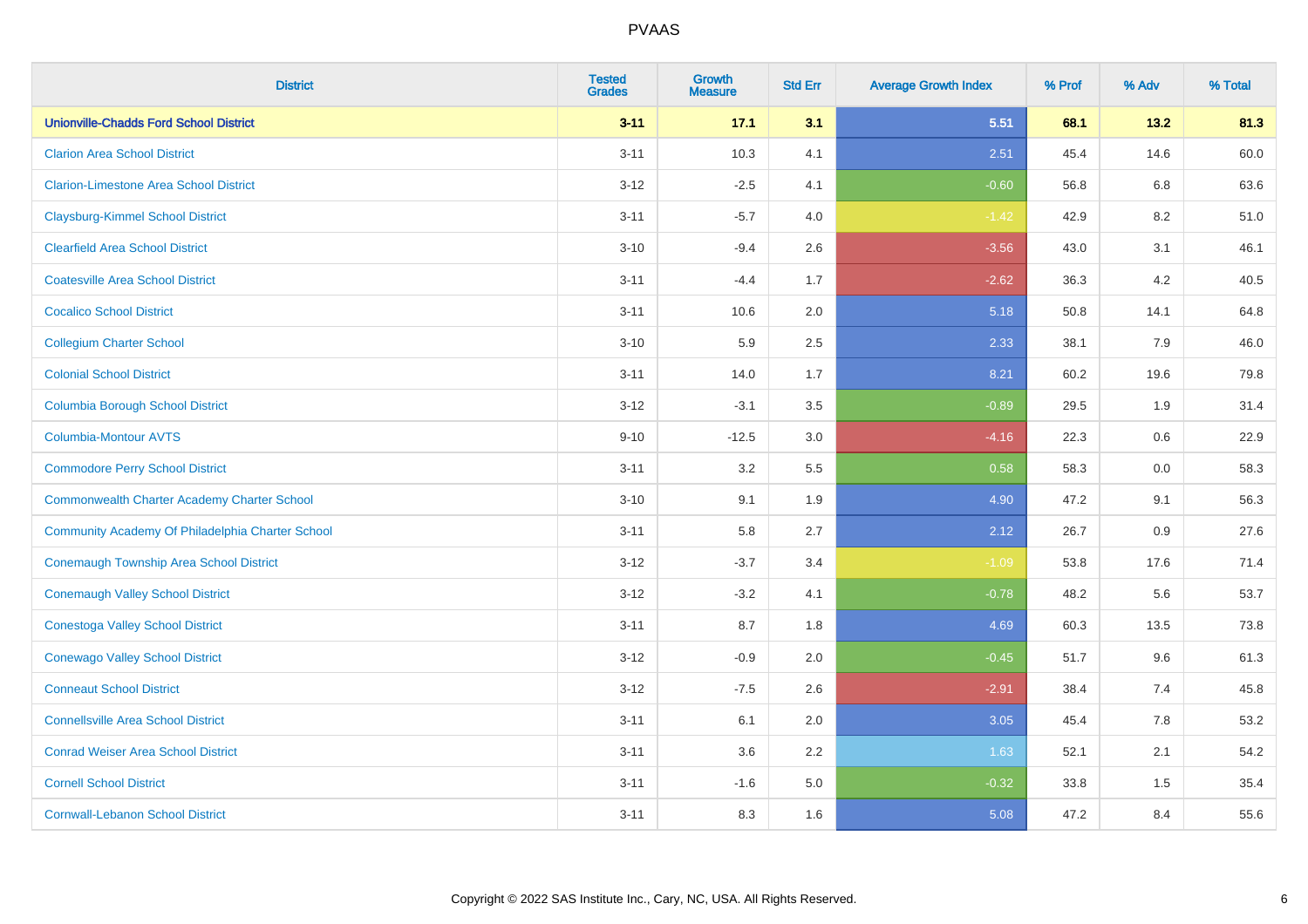| <b>District</b>                               | <b>Tested</b><br><b>Grades</b> | <b>Growth</b><br><b>Measure</b> | <b>Std Err</b> | <b>Average Growth Index</b> | % Prof | % Adv   | % Total |
|-----------------------------------------------|--------------------------------|---------------------------------|----------------|-----------------------------|--------|---------|---------|
| <b>Unionville-Chadds Ford School District</b> | $3 - 11$                       | 17.1                            | 3.1            | 5.51                        | 68.1   | 13.2    | 81.3    |
| <b>Corry Area School District</b>             | $3 - 11$                       | $-5.3$                          | 2.6            | $-2.03$                     | 38.5   | $6.0\,$ | 44.5    |
| <b>Coudersport Area School District</b>       | $3 - 11$                       | 7.7                             | 3.7            | 2.06                        | 55.7   | 8.2     | 63.9    |
| <b>Council Rock School District</b>           | $3 - 11$                       | 8.9                             | 1.2            | 7.65                        | 62.8   | 16.6    | 79.4    |
| <b>Cranberry Area School District</b>         | $3 - 12$                       | 9.2                             | 3.0            | 3.04                        | 47.5   | 10.2    | 57.6    |
| <b>Crawford Central School District</b>       | $3 - 11$                       | $-4.7$                          | 2.2            | $-2.15$                     | 40.6   | 10.5    | 51.1    |
| <b>Crestwood School District</b>              | $3 - 11$                       | $-0.4$                          | 2.4            | $-0.17$                     | 57.4   | 17.0    | 74.4    |
| <b>Cumberland Valley School District</b>      | $3 - 12$                       | 18.5                            | 1.3            | 14.64                       | 60.7   | 23.4    | 84.1    |
| <b>Curwensville Area School District</b>      | $3 - 11$                       | $-27.9$                         | 4.1            | $-6.72$                     | 42.5   | 4.1     | 46.6    |
| <b>Dallas School District</b>                 | $3 - 11$                       | $-2.5$                          | 2.2            | $-1.12$                     | 54.9   | 7.6     | 62.4    |
| <b>Dallastown Area School District</b>        | $3 - 11$                       | 13.5                            | 1.5            | 8.84                        | 56.0   | 17.9    | 73.8    |
| <b>Daniel Boone Area School District</b>      | $3 - 12$                       | 5.7                             | 2.0            | 2.88                        | 51.0   | 11.5    | 62.6    |
| <b>Danville Area School District</b>          | $3 - 11$                       | 0.4                             | 2.6            | 0.15                        | 57.4   | 18.4    | 75.7    |
| <b>Dauphin County Technical School</b>        | $9 - 11$                       | $-45.5$                         | 2.6            | $-17.72$                    | 14.4   | 2.5     | 16.9    |
| <b>Deer Lakes School District</b>             | $3 - 11$                       | 17.0                            | 2.7            | 6.32                        | 61.5   | 16.4    | 77.9    |
| <b>Delaware Valley School District</b>        | $3 - 11$                       | 12.6                            | 1.8            | 6.93                        | 55.2   | 16.2    | 71.4    |
| <b>Derry Area School District</b>             | $3 - 11$                       | 13.2                            | 2.8            | 4.69                        | 60.0   | 12.5    | 72.5    |
| <b>Derry Township School District</b>         | $3 - 10$                       | 12.8                            | 2.0            | 6.39                        | 54.8   | 25.8    | 80.6    |
| <b>Donegal School District</b>                | $3 - 12$                       | 3.1                             | 2.4            | 1.29                        | 60.6   | 9.1     | 69.7    |
| <b>Dover Area School District</b>             | $3 - 12$                       | 6.0                             | 2.1            | 2.94                        | 52.2   | 6.0     | 58.2    |
| Downingtown Area School District              | $3 - 11$                       | 12.1                            | 1.1            | 10.67                       | 60.0   | 23.5    | 83.6    |
| Dr Robert Ketterer Charter School Inc         | $6 - 12$                       | 10.1                            | 5.0            | 2.04                        | 14.9   | 0.4     | 15.3    |
| <b>Dubois Area School District</b>            | $3 - 11$                       | $-6.2$                          | 2.0            | $-3.07$                     | 50.9   | 13.4    | 64.3    |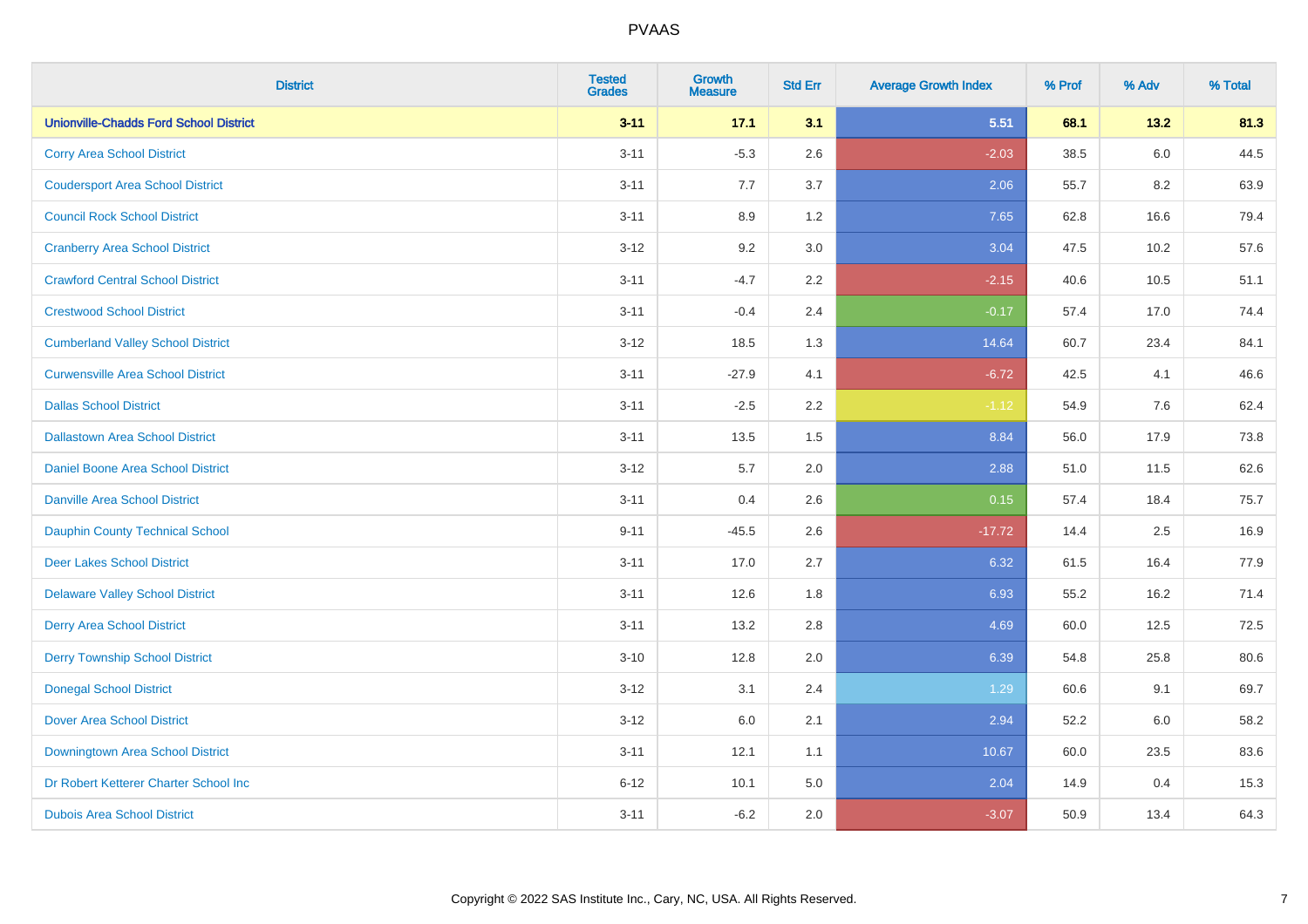| <b>District</b>                                   | <b>Tested</b><br><b>Grades</b> | <b>Growth</b><br><b>Measure</b> | <b>Std Err</b> | <b>Average Growth Index</b> | % Prof | % Adv   | % Total |
|---------------------------------------------------|--------------------------------|---------------------------------|----------------|-----------------------------|--------|---------|---------|
| <b>Unionville-Chadds Ford School District</b>     | $3 - 11$                       | 17.1                            | 3.1            | 5.51                        | 68.1   | 13.2    | 81.3    |
| <b>Dunmore School District</b>                    | $3 - 11$                       | $-7.7$                          | 2.9            | $-2.62$                     | 34.0   | 7.2     | 41.2    |
| <b>East Allegheny School District</b>             | $3 - 11$                       | $-6.3$                          | 3.3            | $-1.87$                     | 31.9   | 9.7     | 41.7    |
| <b>East Lycoming School District</b>              | $3 - 11$                       | $-6.0$                          | 2.7            | $-2.24$                     | 48.3   | 4.2     | 52.5    |
| <b>East Penn School District</b>                  | $3 - 11$                       | 4.1                             | 1.3            | 3.27                        | 55.8   | 11.5    | 67.3    |
| East Pennsboro Area School District               | $3 - 11$                       | $-4.2$                          | 2.5            | $-1.71$                     | 60.8   | 8.5     | 69.3    |
| East Stroudsburg Area School District             | $3 - 11$                       | 0.1                             | 1.6            | 0.05                        | 45.8   | 7.8     | 53.6    |
| <b>Eastern Lancaster County School District</b>   | $3 - 12$                       | 4.5                             | 2.2            | 2.09                        | 46.3   | 11.4    | 57.6    |
| <b>Eastern Lebanon County School District</b>     | $3 - 11$                       | 8.6                             | 2.2            | 3.84                        | 48.8   | 11.4    | 60.3    |
| <b>Eastern York School District</b>               | $3 - 11$                       | 9.6                             | 2.6            | 3.71                        | 56.3   | 12.6    | 68.9    |
| <b>Easton Area School District</b>                | $3-12$                         | $-4.1$                          | 1.4            | $-2.91$                     | 39.9   | 4.0     | 43.9    |
| <b>Elizabeth Forward School District</b>          | $3 - 11$                       | $-8.4$                          | 2.4            | $-3.41$                     | 51.7   | 4.0     | 55.7    |
| <b>Elizabethtown Area School District</b>         | $3 - 12$                       | $-0.9$                          | 1.9            | $-0.47$                     | 50.0   | 11.2    | 61.2    |
| <b>Elk Lake School District</b>                   | $3 - 11$                       | $-4.0$                          | 3.3            | $-1.23$                     | 46.2   | 3.3     | 49.4    |
| <b>Ellwood City Area School District</b>          | $3 - 11$                       | $-4.2$                          | 3.2            | $-1.29$                     | 54.1   | 14.1    | 68.2    |
| <b>Ephrata Area School District</b>               | $3 - 11$                       | 5.6                             | 1.8            | 3.12                        | 54.7   | 9.5     | 64.2    |
| <b>Erie City School District</b>                  | $3 - 12$                       | $-14.5$                         | 1.6            | $-9.26$                     | 25.4   | $3.0\,$ | 28.4    |
| Esperanza Academy Charter School                  | $4 - 11$                       | 4.0                             | 2.5            | 1.61                        | 32.4   | 0.7     | 33.1    |
| <b>Esperanza Cyber Charter School</b>             | $3 - 11$                       | 7.1                             | 6.1            | 1.16                        | 9.1    | 0.0     | 9.1     |
| <b>Everett Area School District</b>               | $3 - 11$                       | 5.0                             | 3.4            | 1.47                        | 60.5   | 1.3     | 61.8    |
| <b>Executive Education Academy Charter School</b> | $3 - 10$                       | $-6.5$                          | 3.1            | $-2.08$                     | 23.7   | 2.2     | 25.8    |
| <b>Exeter Township School District</b>            | $3 - 11$                       | $-10.4$                         | 1.9            | $-5.44$                     | 50.6   | 2.7     | 53.3    |
| <b>Fairfield Area School District</b>             | $3 - 11$                       | $-5.6$                          | 3.4            | $-1.66$                     | 57.9   | 4.0     | 61.8    |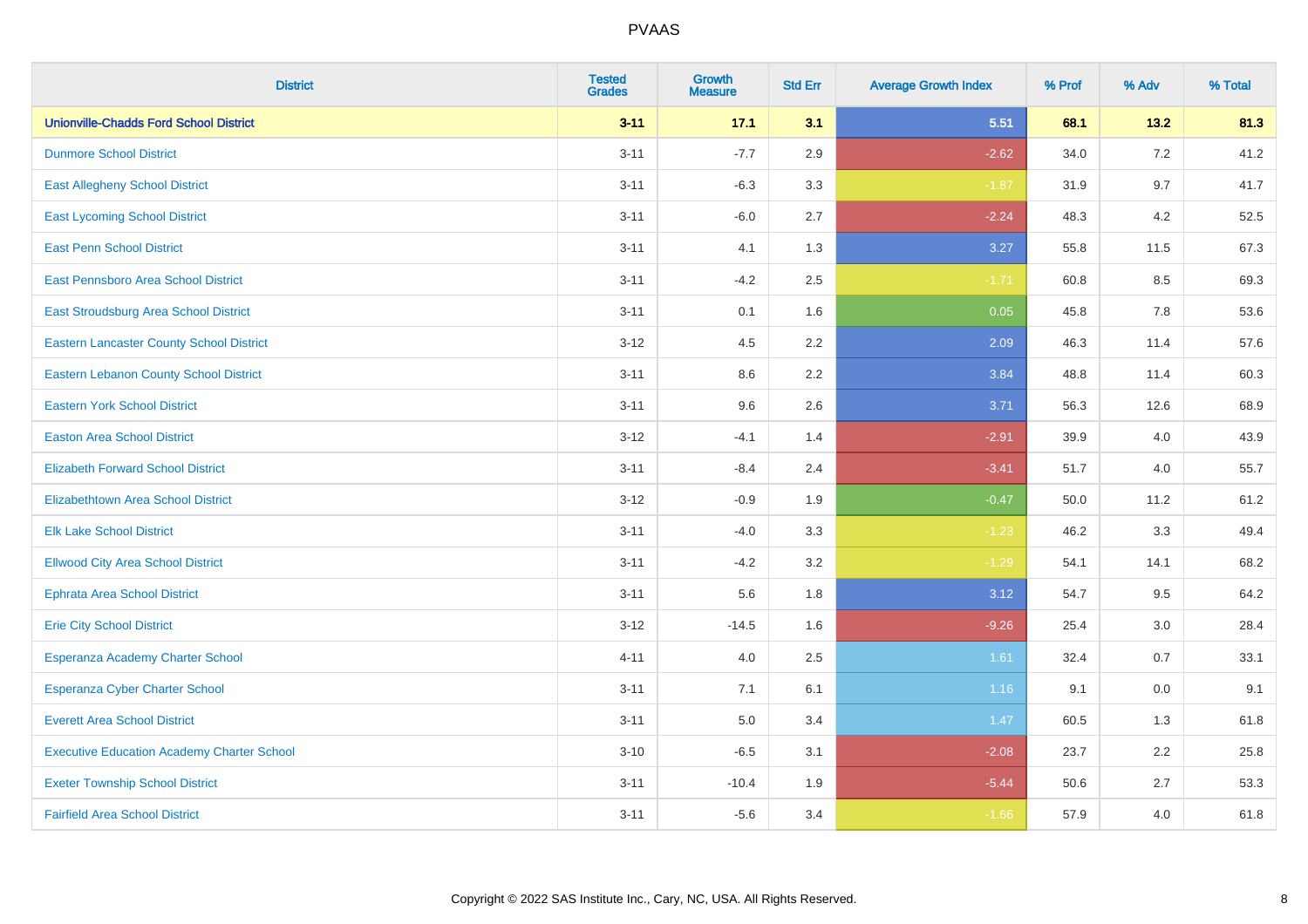| <b>District</b>                               | <b>Tested</b><br><b>Grades</b> | <b>Growth</b><br><b>Measure</b> | <b>Std Err</b> | <b>Average Growth Index</b> | % Prof | % Adv   | % Total |
|-----------------------------------------------|--------------------------------|---------------------------------|----------------|-----------------------------|--------|---------|---------|
| <b>Unionville-Chadds Ford School District</b> | $3 - 11$                       | 17.1                            | 3.1            | 5.51                        | 68.1   | 13.2    | 81.3    |
| <b>Fairview School District</b>               | $3 - 11$                       | 3.4                             | 2.6            | 1.32                        | 57.2   | 17.6    | 74.8    |
| <b>Fannett-Metal School District</b>          | $3 - 11$                       | $-3.4$                          | 5.1            | $-0.67$                     | 38.7   | 8.1     | 46.8    |
| <b>Farrell Area School District</b>           | $3 - 11$                       | $-10.4$                         | 4.3            | $-2.41$                     | 19.0   | $0.0\,$ | 19.0    |
| <b>Ferndale Area School District</b>          | $3 - 10$                       | $-5.8$                          | 4.3            | $-1.33$                     | 40.0   | 0.0     | 40.0    |
| <b>Fleetwood Area School District</b>         | $3 - 10$                       | 12.2                            | 2.2            | 5.68                        | 53.5   | 11.6    | 65.2    |
| <b>Forbes Road School District</b>            | $3 - 11$                       | 2.8                             | 5.1            | 0.56                        | 41.4   | 10.3    | 51.7    |
| <b>Forest Area School District</b>            | $3 - 11$                       | $-4.4$                          | 5.4            | $-0.81$                     | 36.2   | 2.1     | 38.3    |
| <b>Forest City Regional School District</b>   | $3 - 12$                       | $-6.0$                          | 3.0            | $-1.96$                     | 44.1   | $0.0\,$ | 44.1    |
| <b>Forest Hills School District</b>           | $3 - 11$                       | $-7.3$                          | 2.7            | $-2.74$                     | 41.1   | 13.7    | 54.8    |
| <b>Fort Cherry School District</b>            | $3 - 10$                       | $-5.9$                          | 3.8            | $-1.56$                     | 55.2   | 5.2     | 60.3    |
| <b>Fort Leboeuf School District</b>           | $3 - 11$                       | 11.7                            | 2.5            | 4.73                        | 48.5   | 21.1    | 69.6    |
| Fox Chapel Area School District               | $3 - 11$                       | 9.8                             | 1.8            | 5.36                        | 56.6   | 28.6    | 85.2    |
| <b>Franklin Area School District</b>          | $3 - 11$                       | 6.6                             | 2.8            | 2.34                        | 48.2   | 4.5     | 52.7    |
| <b>Franklin Regional School District</b>      | $3 - 11$                       | 2.0                             | 1.9            | 1.02                        | 66.7   | 15.5    | 82.1    |
| <b>Frazier School District</b>                | $3 - 11$                       | $-17.2$                         | 3.7            | $-4.70$                     | 37.1   | 1.6     | 38.7    |
| <b>Freedom Area School District</b>           | $3 - 11$                       | $-7.1$                          | 3.0            | $-2.37$                     | 43.8   | $4.2\,$ | 47.9    |
| <b>Freeport Area School District</b>          | $3 - 10$                       | 9.7                             | 2.5            | 3.91                        | 57.5   | 17.8    | 75.3    |
| <b>Galeton Area School District</b>           | $3 - 11$                       | 2.2                             | 5.3            | 0.42                        | 41.3   | 4.4     | 45.6    |
| <b>Garnet Valley School District</b>          | $3 - 10$                       | 10.9                            | 1.7            | 6.53                        | 67.1   | 19.0    | 86.1    |
| <b>Gateway School District</b>                | $3 - 11$                       | 0.8                             | 2.2            | 0.38                        | 52.1   | 13.8    | 65.9    |
| <b>General Mclane School District</b>         | $3 - 11$                       | 3.1                             | 2.9            | 1.07                        | 62.3   | 4.9     | 67.2    |
| <b>Gettysburg Area School District</b>        | $3 - 11$                       | $-4.0$                          | 2.1            | $-1.89$                     | 45.3   | 14.0    | 59.3    |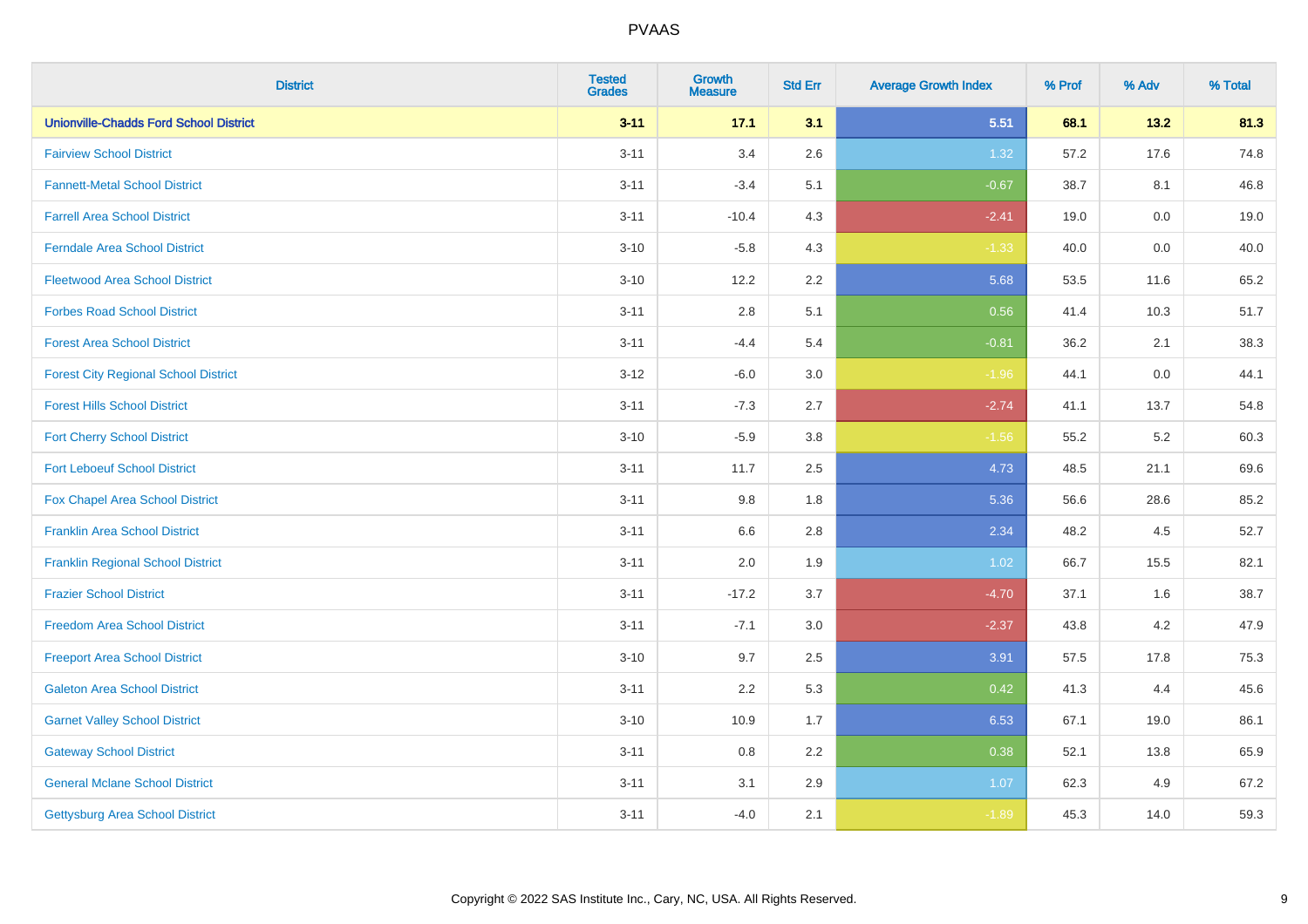| <b>District</b>                               | <b>Tested</b><br><b>Grades</b> | <b>Growth</b><br><b>Measure</b> | <b>Std Err</b> | <b>Average Growth Index</b> | % Prof | % Adv   | % Total |
|-----------------------------------------------|--------------------------------|---------------------------------|----------------|-----------------------------|--------|---------|---------|
| <b>Unionville-Chadds Ford School District</b> | $3 - 11$                       | 17.1                            | 3.1            | 5.51                        | 68.1   | 13.2    | 81.3    |
| <b>Gillingham Charter School</b>              | $3 - 11$                       | $-4.4$                          | 5.6            | $-0.77$                     | 20.8   | $8.3\,$ | 29.2    |
| <b>Girard School District</b>                 | $3 - 11$                       | $-0.6$                          | 2.7            | $-0.22$                     | 53.9   | 15.6    | 69.6    |
| <b>Glendale School District</b>               | $3 - 10$                       | $-0.9$                          | 3.7            | $-0.24$                     | 50.0   | 5.4     | 55.4    |
| <b>Governor Mifflin School District</b>       | $3 - 11$                       | 4.1                             | 1.8            | 2.33                        | 42.5   | 7.2     | 49.7    |
| <b>Great Valley School District</b>           | $3 - 11$                       | 15.0                            | 1.9            | 7.98                        | 50.0   | 35.0    | 85.0    |
| <b>Greater Johnstown School District</b>      | $3 - 11$                       | $-3.1$                          | 2.6            | $-1.19$                     | 26.1   | 0.0     | 26.1    |
| <b>Greater Latrobe School District</b>        | $3 - 11$                       | 0.6                             | 1.9            | 0.31                        | 55.5   | 14.1    | 69.5    |
| <b>Greater Nanticoke Area School District</b> | $3 - 12$                       | 11.2                            | 2.8            | 4.01                        | 38.0   | 12.4    | 50.4    |
| <b>Greencastle-Antrim School District</b>     | $3 - 11$                       | $-3.0$                          | 2.2            | $-1.36$                     | 62.4   | 9.9     | 72.3    |
| <b>Greensburg Salem School District</b>       | $3 - 11$                       | $-4.4$                          | 2.4            | $-1.88$                     | 47.6   | 4.9     | 52.4    |
| <b>Greenville Area School District</b>        | $3 - 11$                       | 0.7                             | 2.9            | 0.26                        | 53.4   | 6.9     | 60.3    |
| <b>Greenwood School District</b>              | $3 - 11$                       | 15.9                            | 3.9            | 4.11                        | 50.0   | 25.0    | 75.0    |
| <b>Grove City Area School District</b>        | $3 - 12$                       | 5.1                             | 2.4            | 2.09                        | 36.4   | 16.5    | 52.8    |
| <b>Halifax Area School District</b>           | $3 - 11$                       | 4.7                             | 3.9            | 1.22                        | 61.5   | 9.6     | 71.2    |
| <b>Hamburg Area School District</b>           | $3 - 11$                       | 8.9                             | 2.5            | 3.63                        | 43.5   | 8.2     | 51.7    |
| <b>Hampton Township School District</b>       | $3 - 11$                       | 5.1                             | 2.2            | 2.35                        | 54.0   | 28.2    | 82.2    |
| <b>Hanover Area School District</b>           | $3 - 11$                       | 2.2                             | 4.6            | 0.48                        | 42.9   | 5.7     | 48.6    |
| <b>Hanover Public School District</b>         | $3 - 11$                       | 5.2                             | 2.8            | 1.83                        | 52.2   | 14.4    | 66.7    |
| <b>Harbor Creek School District</b>           | $3 - 11$                       | $-7.1$                          | 2.7            | $-2.67$                     | 48.8   | 15.2    | 64.0    |
| Harmony Area School District                  | $3 - 10$                       | 4.5                             | 6.3            | 0.72                        | 33.3   | 13.3    | 46.7    |
| <b>Harrisburg City School District</b>        | $3 - 11$                       | $-0.4$                          | 2.1            | $-0.19$                     | 15.1   | 0.4     | 15.5    |
| <b>Hatboro-Horsham School District</b>        | $3 - 11$                       | $-12.8$                         | 1.7            | $-7.47$                     | 45.6   | 7.2     | 52.8    |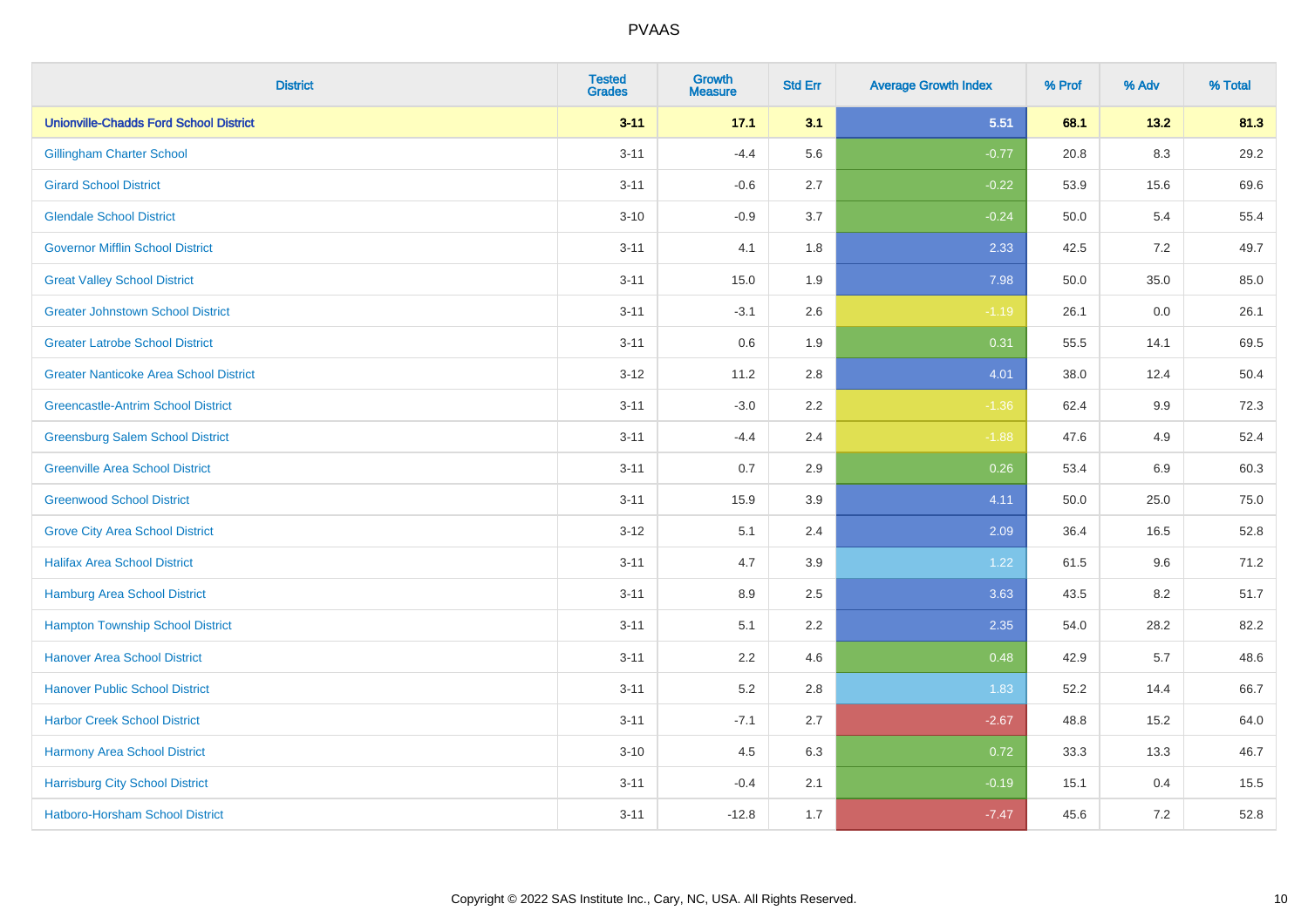| <b>District</b>                               | <b>Tested</b><br><b>Grades</b> | <b>Growth</b><br><b>Measure</b> | <b>Std Err</b> | <b>Average Growth Index</b> | % Prof | % Adv   | % Total |
|-----------------------------------------------|--------------------------------|---------------------------------|----------------|-----------------------------|--------|---------|---------|
| <b>Unionville-Chadds Ford School District</b> | $3 - 11$                       | 17.1                            | 3.1            | 5.51                        | 68.1   | 13.2    | 81.3    |
| <b>Haverford Township School District</b>     | $3 - 11$                       | 8.0                             | 1.5            | 5.27                        | 53.0   | 25.5    | 78.6    |
| <b>Hazleton Area School District</b>          | $3 - 11$                       | 9.6                             | 1.4            | 6.77                        | 45.0   | 7.8     | 52.9    |
| <b>Hempfield Area School District</b>         | $3 - 12$                       | 4.6                             | 1.6            | 2.86                        | 53.5   | 20.1    | 73.6    |
| <b>Hempfield School District</b>              | $3 - 11$                       | 0.1                             | 1.4            | 0.08                        | 58.2   | 9.9     | 68.2    |
| <b>Hermitage School District</b>              | $3 - 12$                       | 3.8                             | 2.4            | 1.60                        | 57.5   | 9.3     | 66.8    |
| <b>Highlands School District</b>              | $3 - 11$                       | $-7.4$                          | 2.7            | $-2.76$                     | 44.4   | 3.7     | 48.2    |
| <b>Hollidaysburg Area School District</b>     | $3 - 11$                       | 6.0                             | 2.1            | 2.88                        | 57.1   | 12.3    | 69.4    |
| <b>Homer-Center School District</b>           | $3 - 11$                       | 9.7                             | 3.6            | 2.70                        | 45.1   | 17.2    | 62.3    |
| Hope For Hyndman Charter School               | $3 - 11$                       | $-2.0$                          | 6.1            | $-0.32$                     | 33.3   | 0.0     | 33.3    |
| <b>Hopewell Area School District</b>          | $3 - 11$                       | 2.6                             | 2.7            | 0.97                        | 58.4   | 4.0     | 62.4    |
| Huntingdon Area School District               | $3 - 11$                       | $-2.0$                          | 2.7            | $-0.72$                     | 36.8   | 10.3    | 47.0    |
| Imhotep Institute Charter High School         | $9 - 11$                       | $-5.3$                          | 5.8            | $-0.92$                     | 25.0   | $0.0\,$ | 25.0    |
| Indiana Area School District                  | $3 - 11$                       | $-5.3$                          | 2.3            | $-2.28$                     | 47.6   | 18.4    | 66.1    |
| <b>Innovative Arts Academy Charter School</b> | $6 - 11$                       | $-9.1$                          | 3.7            | $-2.44$                     | 9.5    | $0.0\,$ | 9.5     |
| Insight PA Cyber Charter School               | $3 - 11$                       | 0.7                             | 5.7            | 0.12                        | 50.0   | 4.8     | 54.8    |
| <b>Interboro School District</b>              | $3 - 12$                       | $-7.3$                          | 2.1            | $-3.43$                     | 46.6   | 4.8     | 51.4    |
| <b>Iroquois School District</b>               | $3 - 11$                       | 13.1                            | 3.0            | 4.35                        | 48.2   | 7.8     | 56.0    |
| <b>Jamestown Area School District</b>         | $3 - 11$                       | 13.5                            | 4.2            | 3.19                        | 64.4   | 13.3    | 77.8    |
| Jeannette City School District                | $3 - 11$                       | $-4.3$                          | $3.8\,$        | $-1.13$                     | 46.7   | 7.5     | 54.2    |
| Jefferson County-Dubois AVTS                  | $9 - 11$                       | $-16.2$                         | 3.9            | $-4.16$                     | 23.0   | 0.0     | 23.0    |
| Jefferson-Morgan School District              | $3 - 10$                       | $-9.9$                          | 4.2            | $-2.35$                     | 43.8   | 4.2     | 47.9    |
| <b>Jenkintown School District</b>             | $3 - 11$                       | 12.5                            | 4.4            | 2.84                        | 54.6   | 29.6    | 84.1    |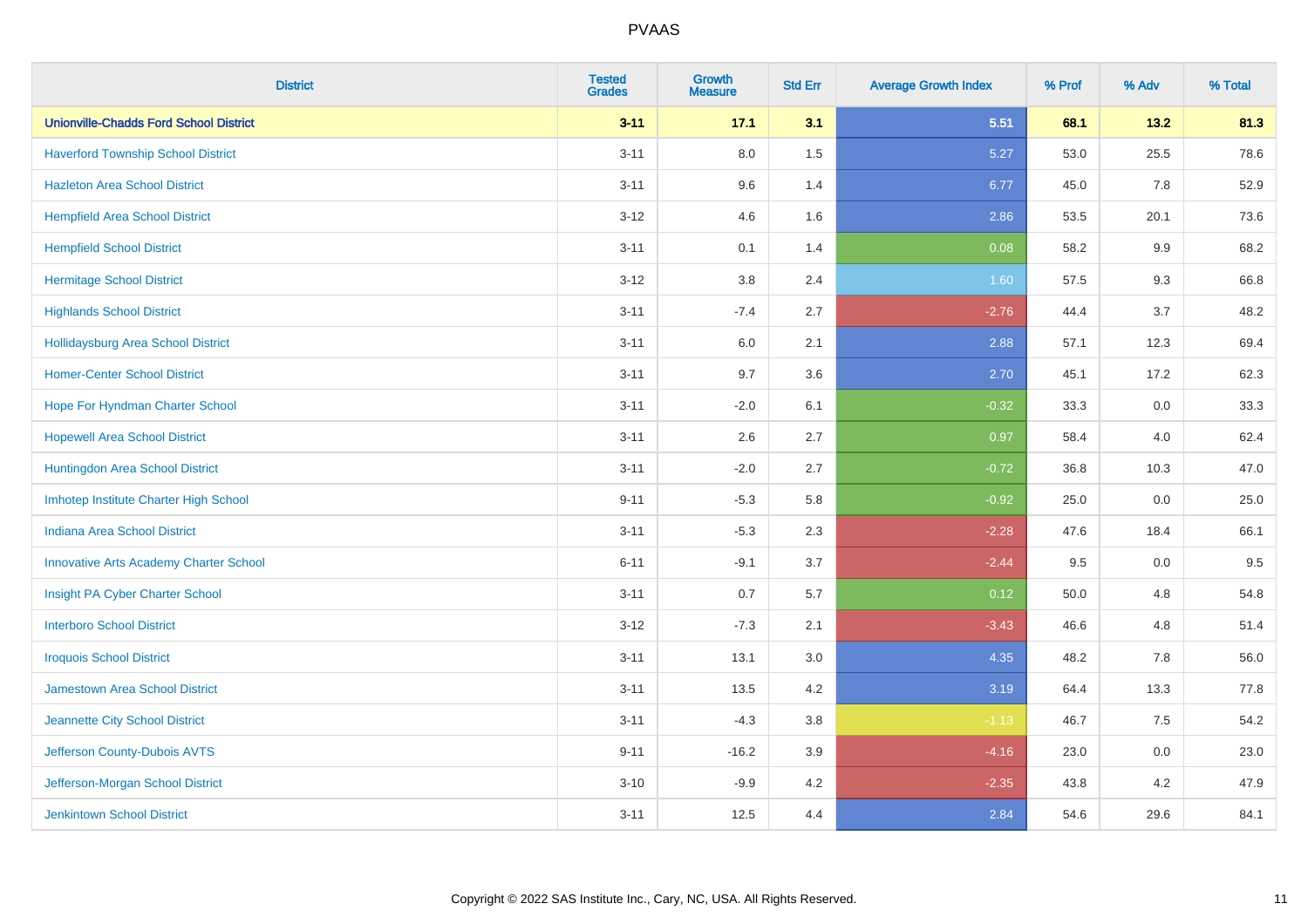| <b>District</b>                                 | <b>Tested</b><br><b>Grades</b> | <b>Growth</b><br><b>Measure</b> | <b>Std Err</b> | <b>Average Growth Index</b> | % Prof | % Adv   | % Total |
|-------------------------------------------------|--------------------------------|---------------------------------|----------------|-----------------------------|--------|---------|---------|
| <b>Unionville-Chadds Ford School District</b>   | $3 - 11$                       | 17.1                            | 3.1            | 5.51                        | 68.1   | 13.2    | 81.3    |
| <b>Jersey Shore Area School District</b>        | $3 - 11$                       | 0.5                             | 2.6            | 0.21                        | 47.1   | 9.2     | 56.2    |
| Jim Thorpe Area School District                 | $3 - 11$                       | $-5.8$                          | 2.7            | $-2.19$                     | 33.3   | 7.4     | 40.7    |
| Johnsonburg Area School District                | $3 - 11$                       | $-14.1$                         | 3.9            | $-3.62$                     | 54.0   | 4.6     | 58.6    |
| <b>Juniata County School District</b>           | $3 - 12$                       | $-4.9$                          | 2.1            | $-2.26$                     | 38.5   | 2.9     | 41.4    |
| <b>Juniata Valley School District</b>           | $3 - 11$                       | $-3.9$                          | 3.5            | $-1.10$                     | 44.4   | 3.5     | 47.8    |
| Kane Area School District                       | $3 - 10$                       | $-3.7$                          | 3.2            | $-1.17$                     | 39.5   | 9.9     | 49.4    |
| <b>Karns City Area School District</b>          | $3 - 11$                       | $-6.0$                          | 2.9            | $-2.03$                     | 53.1   | 8.3     | 61.5    |
| <b>Kennett Consolidated School District</b>     | $3 - 11$                       | 4.8                             | 1.8            | 2.61                        | 52.5   | 10.7    | 63.2    |
| <b>Keystone Central School District</b>         | $3 - 11$                       | $-5.1$                          | 2.0            | $-2.46$                     | 44.7   | 4.6     | 49.4    |
| <b>Keystone Education Center Charter School</b> | $3 - 12$                       | $-12.9$                         | 5.9            | $-2.19$                     | 28.0   | 0.0     | 28.0    |
| <b>Keystone Oaks School District</b>            | $3 - 11$                       | 5.5                             | 2.6            | 2.07                        | 53.2   | 12.1    | 65.4    |
| <b>Keystone School District</b>                 | $3 - 11$                       | 3.1                             | 3.3            | 0.94                        | 50.6   | 6.5     | 57.1    |
| <b>KIPP Dubois Charter School</b>               | $9 - 10$                       | 4.7                             | 3.3            | 1.40                        | 31.0   | 1.4     | 32.4    |
| <b>Kiski Area School District</b>               | $3 - 11$                       | $-3.7$                          | 2.0            | $-1.86$                     | 57.4   | 10.4    | 67.8    |
| <b>Kutztown Area School District</b>            | $3 - 12$                       | $-0.2$                          | 3.2            | $-0.05$                     | 55.4   | 13.3    | 68.7    |
| La Academia Partnership Charter School          | $6 - 11$                       | $-11.0$                         | 4.7            | $-2.34$                     | 6.8    | $0.0\,$ | 6.8     |
| Lackawanna Trail School District                | $3 - 10$                       | $-21.7$                         | 3.5            | $-6.20$                     | 38.5   | 1.5     | 40.0    |
| <b>Lakeland School District</b>                 | $3 - 11$                       | 1.1                             | $2.8\,$        | 0.38                        | 48.6   | 3.7     | 52.3    |
| <b>Lake-Lehman School District</b>              | $3 - 11$                       | 10.8                            | 2.7            | 3.93                        | 55.3   | 7.9     | 63.2    |
| <b>Lakeview School District</b>                 | $3 - 11$                       | $-0.9$                          | 3.7            | $-0.24$                     | 60.3   | 3.2     | 63.5    |
| Lampeter-Strasburg School District              | $3-12$                         | $-8.6$                          | 2.0            | $-4.33$                     | 55.1   | $9.8\,$ | 64.8    |
| <b>Lancaster School District</b>                | $3-12$                         | $-15.8$                         | 1.5            | $-10.90$                    | 14.6   | 2.3     | 16.9    |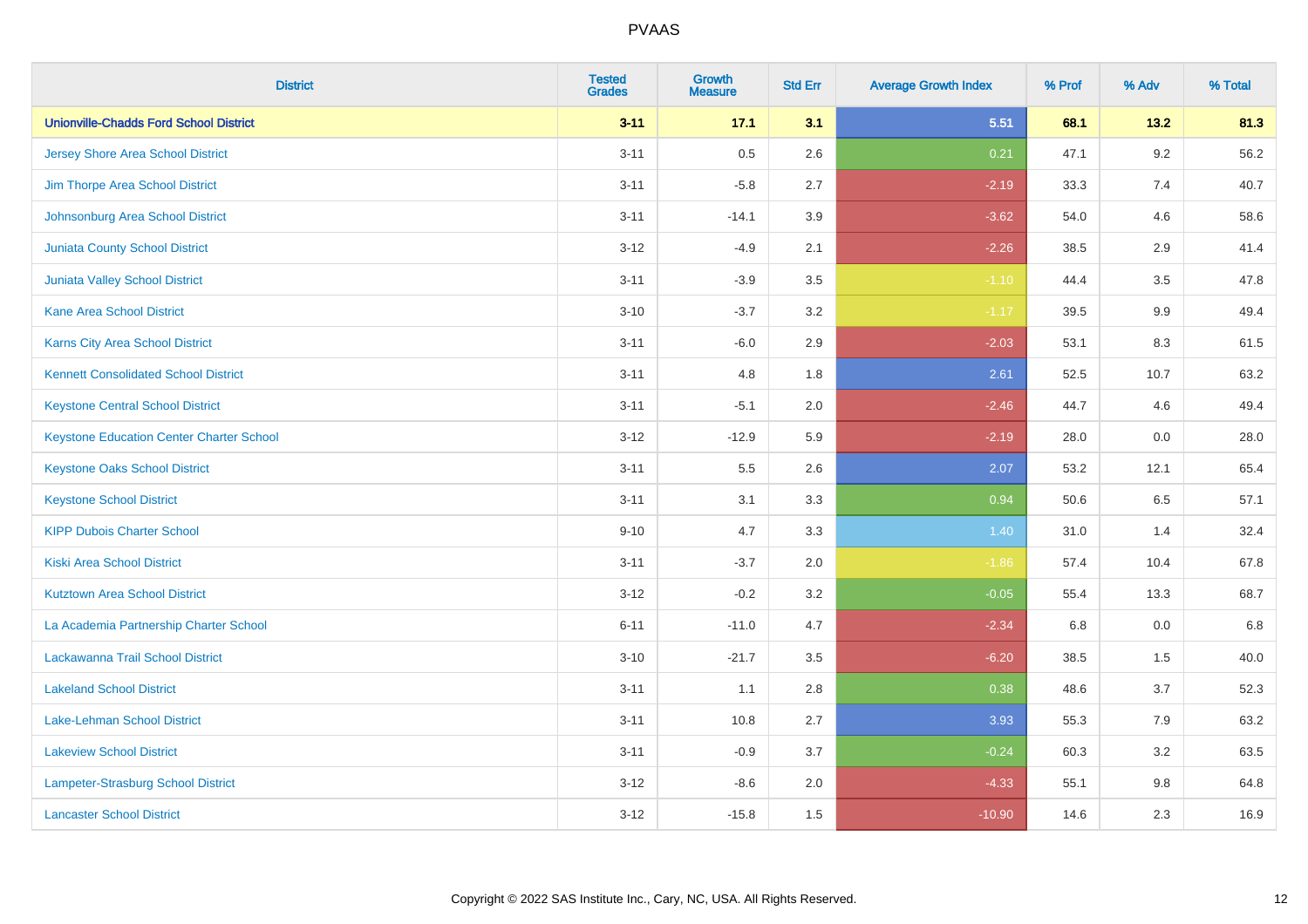| <b>District</b>                                    | <b>Tested</b><br><b>Grades</b> | <b>Growth</b><br><b>Measure</b> | <b>Std Err</b> | <b>Average Growth Index</b> | % Prof | % Adv   | % Total |
|----------------------------------------------------|--------------------------------|---------------------------------|----------------|-----------------------------|--------|---------|---------|
| <b>Unionville-Chadds Ford School District</b>      | $3 - 11$                       | 17.1                            | 3.1            | 5.51                        | 68.1   | 13.2    | 81.3    |
| <b>Laurel Highlands School District</b>            | $3 - 11$                       | 4.3                             | 2.4            | 1.81                        | 44.9   | 9.6     | 54.5    |
| <b>Laurel School District</b>                      | $3 - 11$                       | 1.8                             | 3.1            | 0.59                        | 70.1   | 2.3     | 72.4    |
| <b>Lawrence County CTC</b>                         | $10 - 11$                      | $-21.7$                         | 3.6            | $-6.05$                     | 19.8   | $0.0\,$ | 19.8    |
| <b>Lebanon School District</b>                     | $3 - 11$                       | $-1.6$                          | 1.9            | $-0.80$                     | 24.4   | 2.6     | 27.0    |
| <b>Leechburg Area School District</b>              | $3 - 11$                       | 4.4                             | 4.0            | 1.09                        | 47.8   | 19.6    | 67.4    |
| Lehigh Career & Technical Institute                | $10 - 12$                      | 5.6                             | 5.6            | 0.99                        | 78.3   | 0.0     | 78.3    |
| Lehigh Valley Academy Regional Charter School      | $3 - 11$                       | 0.7                             | 2.3            | 0.32                        | 46.3   | 5.0     | 51.4    |
| Lehigh Valley Charter High School For The Arts     | $9 - 10$                       | 7.3                             | 2.6            | 2.82                        | 62.3   | 18.2    | 80.5    |
| <b>Lehighton Area School District</b>              | $3 - 11$                       | $-1.6$                          | 2.3            | $-0.70$                     | 51.1   | 5.6     | 56.7    |
| <b>Lewisburg Area School District</b>              | $3 - 11$                       | $-2.7$                          | 2.6            | $-1.03$                     | 57.0   | 18.5    | 75.6    |
| <b>Ligonier Valley School District</b>             | $3 - 11$                       | 4.2                             | 3.1            | 1.34                        | 59.1   | 10.3    | 69.5    |
| Lincoln Leadership Academy Charter School          | $3 - 12$                       | 14.2                            | 6.4            | 2.22                        | 23.5   | 0.0     | 23.5    |
| <b>Lincoln Park Performing Arts Charter School</b> | $7 - 11$                       | 3.6                             | 2.5            | 1.42                        | 59.6   | 14.7    | 74.3    |
| <b>Line Mountain School District</b>               | $3 - 11$                       | 4.1                             | 3.2            | 1.27                        | 52.9   | 9.2     | 62.1    |
| <b>Littlestown Area School District</b>            | $3 - 11$                       | 11.4                            | 2.5            | 4.62                        | 55.2   | 10.4    | 65.6    |
| <b>Lower Dauphin School District</b>               | $3 - 11$                       | 0.6                             | 1.9            | 0.33                        | 49.2   | 12.6    | 61.8    |
| <b>Lower Merion School District</b>                | $3 - 11$                       | 19.0                            | 1.3            | 14.93                       | 55.6   | 29.9    | 85.5    |
| <b>Lower Moreland Township School District</b>     | $3 - 11$                       | 2.0                             | 2.2            | 0.95                        | 62.8   | 17.0    | 79.8    |
| <b>Loyalsock Township School District</b>          | $3 - 12$                       | 4.2                             | 2.8            | 1.47                        | 54.3   | 2.1     | 56.4    |
| <b>Mahanoy Area School District</b>                | $3 - 10$                       | $-9.0$                          | 3.6            | $-2.49$                     | 26.2   | 1.6     | 27.9    |
| <b>Manheim Central School District</b>             | $3 - 11$                       | 2.1                             | 2.1            | 1.01                        | 53.2   | 11.6    | 64.8    |
| <b>Manheim Township School District</b>            | $3 - 12$                       | $-0.9$                          | 1.6            | $-0.58$                     | 53.2   | 15.5    | 68.7    |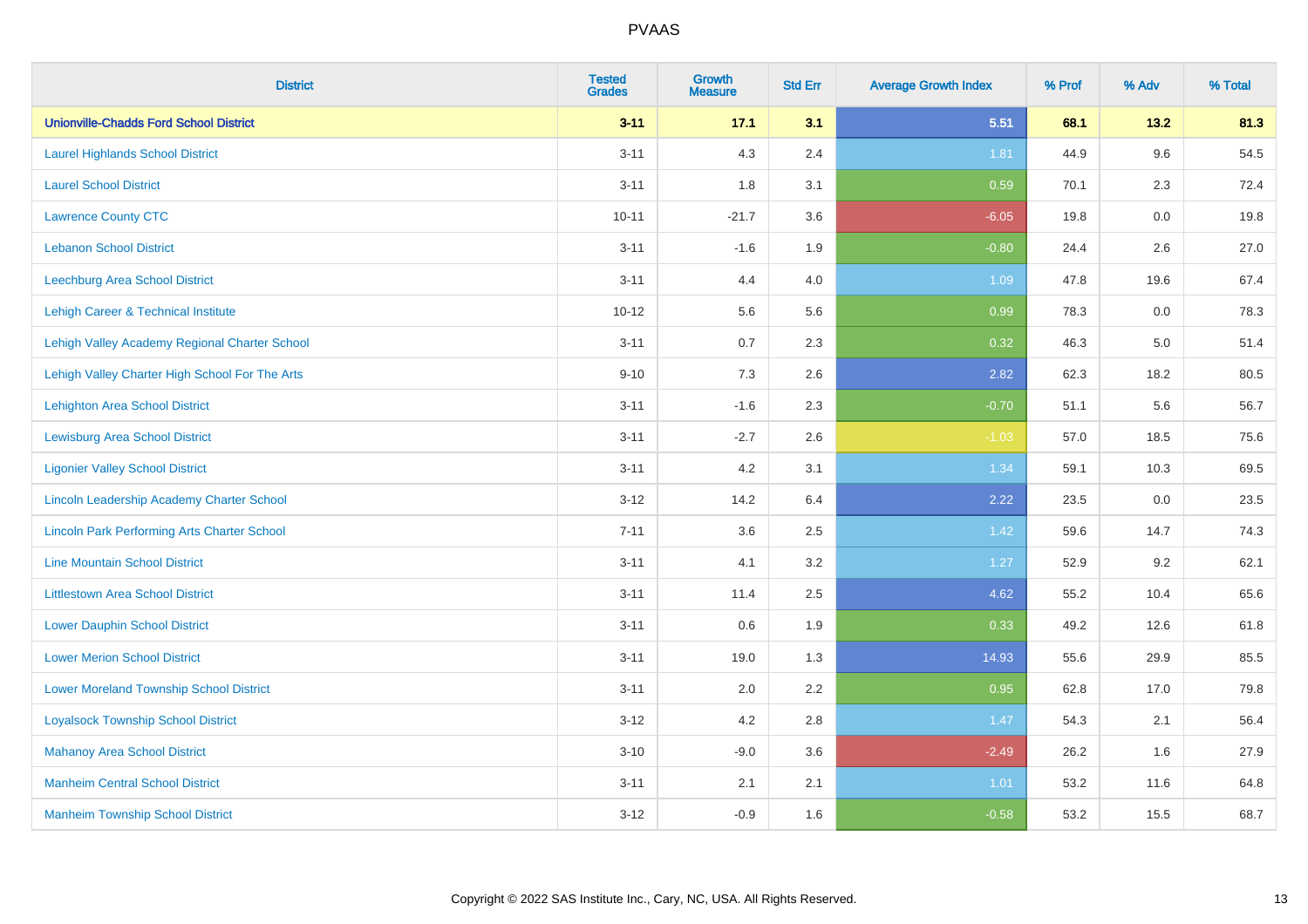| <b>District</b>                                | <b>Tested</b><br><b>Grades</b> | <b>Growth</b><br><b>Measure</b> | <b>Std Err</b> | <b>Average Growth Index</b> | % Prof | % Adv   | % Total |
|------------------------------------------------|--------------------------------|---------------------------------|----------------|-----------------------------|--------|---------|---------|
| <b>Unionville-Chadds Ford School District</b>  | $3 - 11$                       | 17.1                            | 3.1            | 5.51                        | 68.1   | 13.2    | 81.3    |
| <b>Marion Center Area School District</b>      | $3 - 10$                       | $-12.0$                         | 3.1            | $-3.87$                     | 33.7   | 1.1     | 34.8    |
| Maritime Academy Charter School                | $3 - 10$                       | $-11.4$                         | 3.5            | $-3.29$                     | 15.2   | 0.0     | 15.2    |
| <b>Marple Newtown School District</b>          | $3 - 11$                       | 2.0                             | 2.4            | 0.81                        | 57.6   | 12.8    | 70.4    |
| <b>Mars Area School District</b>               | $3 - 10$                       | 5.7                             | 2.1            | 2.75                        | 57.9   | 18.2    | 76.1    |
| <b>MaST Community Charter School</b>           | $3 - 10$                       | $-4.1$                          | 2.7            | $-1.52$                     | 44.0   | 9.5     | 53.4    |
| <b>MaST Community Charter School II</b>        | $3 - 10$                       | 4.4                             | 3.2            | 1.37                        | 28.4   | 3.4     | 31.8    |
| Mastery Charter High School-Lenfest Campus     | $7 - 11$                       | 2.5                             | 5.7            | 0.43                        | 40.0   | 0.0     | 40.0    |
| <b>Mastery Charter School - Gratz Campus</b>   | $7 - 10$                       | $-23.9$                         | 4.5            | $-5.29$                     | 2.9    | 0.0     | 2.9     |
| Mastery Charter School - Hardy Williams        | $3 - 11$                       | 11.4                            | 3.4            | 3.33                        | 44.3   | 5.7     | 50.0    |
| <b>Mastery Charter School - Pickett Campus</b> | $6 - 10$                       | 5.6                             | 5.7            | 1.00                        | 27.8   | 0.0     | 27.8    |
| Mastery Charter School - Shoemaker Campus      | $7 - 10$                       | 4.1                             | 3.0            | 1.34                        | 20.9   | 3.3     | 24.2    |
| <b>Mastery Charter School - Thomas Campus</b>  | $3 - 10$                       | 2.1                             | 6.2            | 0.33                        | 28.6   | $0.0\,$ | 28.6    |
| <b>Mcguffey School District</b>                | $3 - 11$                       | 2.1                             | 2.6            | 0.81                        | 57.7   | 3.1     | 60.8    |
| <b>Mckeesport Area School District</b>         | $3 - 12$                       | 9.0                             | 2.4            | 3.72                        | 31.0   | 4.5     | 35.5    |
| Mechanicsburg Area School District             | $3 - 11$                       | 5.9                             | 1.8            | 3.29                        | 57.2   | 13.7    | 70.9    |
| <b>Mercer Area School District</b>             | $3 - 11$                       | $-0.2$                          | 3.3            | $-0.06$                     | 56.0   | $8.0\,$ | 64.0    |
| <b>Methacton School District</b>               | $3 - 11$                       | 2.5                             | 1.7            | 1.43                        | 62.5   | 16.4    | 79.0    |
| Meyersdale Area School District                | $3 - 11$                       | 4.2                             | 4.0            | 1.07                        | 43.1   | 6.9     | 50.0    |
| <b>Mid Valley School District</b>              | $3 - 10$                       | $-1.7$                          | 3.0            | $-0.55$                     | 45.1   | 7.8     | 52.9    |
| <b>Middletown Area School District</b>         | $3 - 11$                       | $-5.3$                          | 2.6            | $-2.05$                     | 46.4   | 5.3     | 51.7    |
| <b>Midd-West School District</b>               | $3 - 11$                       | 10.3                            | 2.7            | 3.80                        | 58.0   | 13.4    | 71.4    |
| <b>Mifflin County School District</b>          | $3 - 11$                       | 9.1                             | 1.7            | 5.49                        | 47.1   | 6.7     | 53.8    |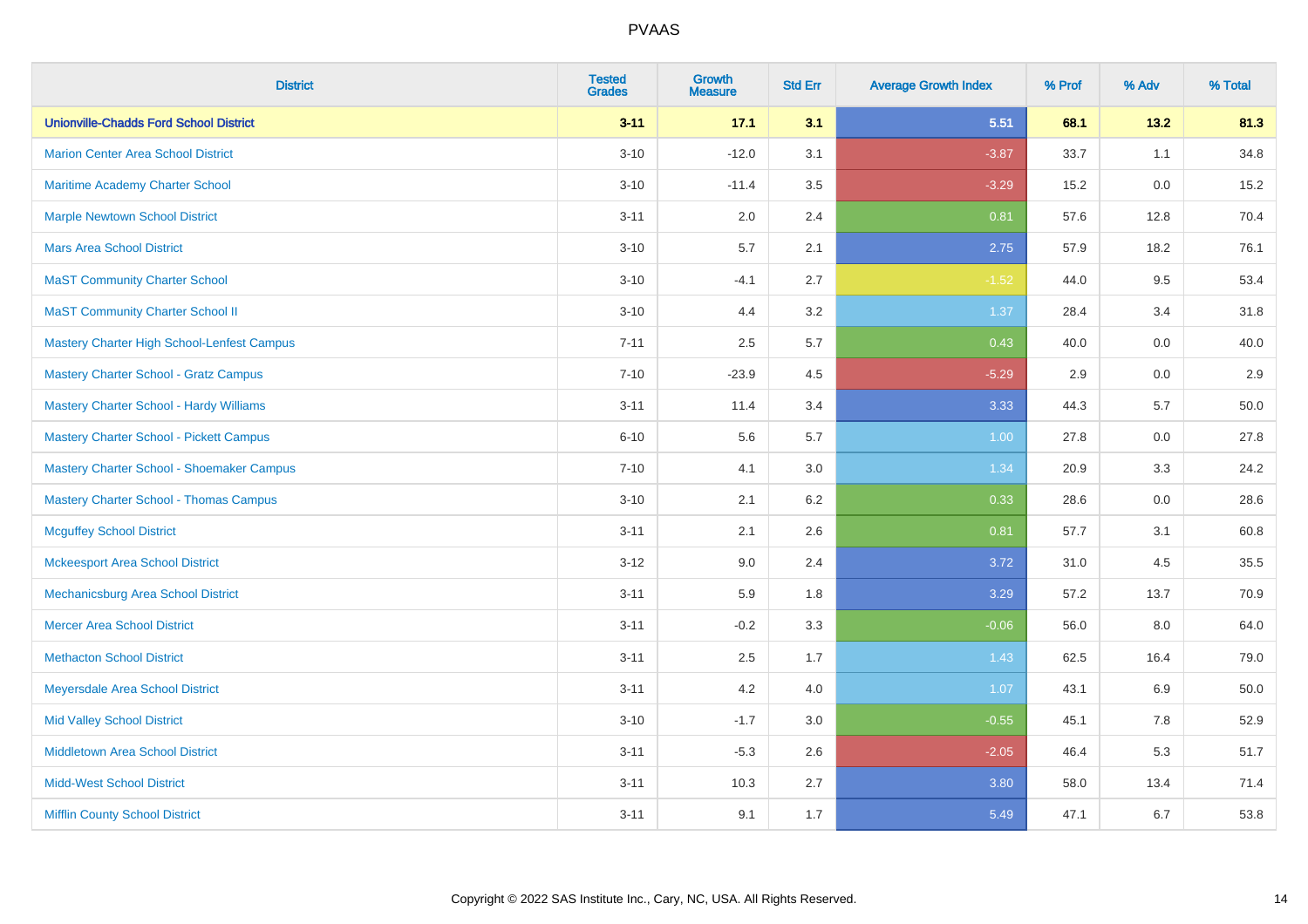| <b>District</b>                               | <b>Tested</b><br><b>Grades</b> | <b>Growth</b><br><b>Measure</b> | <b>Std Err</b> | <b>Average Growth Index</b> | % Prof | % Adv   | % Total |
|-----------------------------------------------|--------------------------------|---------------------------------|----------------|-----------------------------|--------|---------|---------|
| <b>Unionville-Chadds Ford School District</b> | $3 - 11$                       | 17.1                            | 3.1            | 5.51                        | 68.1   | 13.2    | 81.3    |
| Mifflinburg Area School District              | $3 - 11$                       | $-15.8$                         | 2.5            | $-6.30$                     | 42.4   | $4.0\,$ | 46.4    |
| <b>Millcreek Township School District</b>     | $3 - 11$                       | 3.1                             | 1.5            | 2.06                        | 55.6   | 14.2    | 69.7    |
| Millersburg Area School District              | $3 - 11$                       | 6.2                             | 3.8            | 1.63                        | 51.8   | 7.4     | 59.3    |
| <b>Millville Area School District</b>         | $3 - 12$                       | $-0.9$                          | 4.7            | $-0.18$                     | 51.4   | 5.4     | 56.8    |
| <b>Milton Area School District</b>            | $3 - 11$                       | $-8.7$                          | 2.5            | $-3.52$                     | 45.4   | 6.9     | 52.3    |
| <b>Minersville Area School District</b>       | $3 - 11$                       | $-14.4$                         | 3.7            | $-3.90$                     | 39.3   | 3.3     | 42.6    |
| <b>Mohawk Area School District</b>            | $3 - 11$                       | $-7.5$                          | 3.1            | $-2.45$                     | 49.4   | 11.0    | 60.4    |
| <b>Monessen City School District</b>          | $3 - 10$                       | 8.3                             | 4.5            | 1.85                        | 42.9   | 2.9     | 45.7    |
| <b>Moniteau School District</b>               | $3 - 11$                       | $-11.8$                         | 3.3            | $-3.56$                     | 50.0   | 6.3     | 56.3    |
| Montgomery Area School District               | $3 - 11$                       | 10.7                            | 3.6            | 2.96                        | 48.7   | 12.4    | 61.1    |
| <b>Montour School District</b>                | $3 - 11$                       | $-1.8$                          | 2.1            | $-0.88$                     | 61.4   | 15.1    | 76.5    |
| <b>Montoursville Area School District</b>     | $3 - 12$                       | 10.8                            | 2.5            | 4.24                        | 44.6   | 20.1    | 64.8    |
| <b>Montrose Area School District</b>          | $3 - 10$                       | $-5.5$                          | $3.0\,$        | $-1.82$                     | 46.7   | 5.4     | 52.2    |
| Moon Area School District                     | $3 - 11$                       | 8.2                             | 1.9            | 4.25                        | 58.7   | 18.5    | 77.2    |
| Morrisville Borough School District           | $3 - 11$                       | 4.8                             | 4.3            | 1.10                        | 30.2   | 2.3     | 32.6    |
| <b>Moshannon Valley School District</b>       | $3 - 10$                       | $-7.0$                          | 3.4            | $-2.01$                     | 48.5   | $0.0\,$ | 48.5    |
| <b>Mount Carmel Area School District</b>      | $3 - 11$                       | $-0.6$                          | 3.1            | $-0.18$                     | 45.3   | 2.1     | 47.4    |
| Mount Pleasant Area School District           | $3 - 11$                       | $-5.0$                          | 2.6            | $-1.93$                     | 52.6   | 0.0     | 52.6    |
| <b>Mount Union Area School District</b>       | $3 - 10$                       | $-6.1$                          | 3.1            | $-1.97$                     | 32.2   | 3.4     | 35.6    |
| <b>Mountain View School District</b>          | $3 - 11$                       | 20.9                            | 3.5            | 5.91                        | 57.8   | 20.3    | 78.1    |
| Mt Lebanon School District                    | $3 - 11$                       | $-1.0$                          | 1.5            | $-0.70$                     | 61.9   | 24.0    | 85.9    |
| <b>Muhlenberg School District</b>             | $3 - 10$                       | 4.0                             | 1.9            | 2.10                        | 34.2   | 2.6     | 36.8    |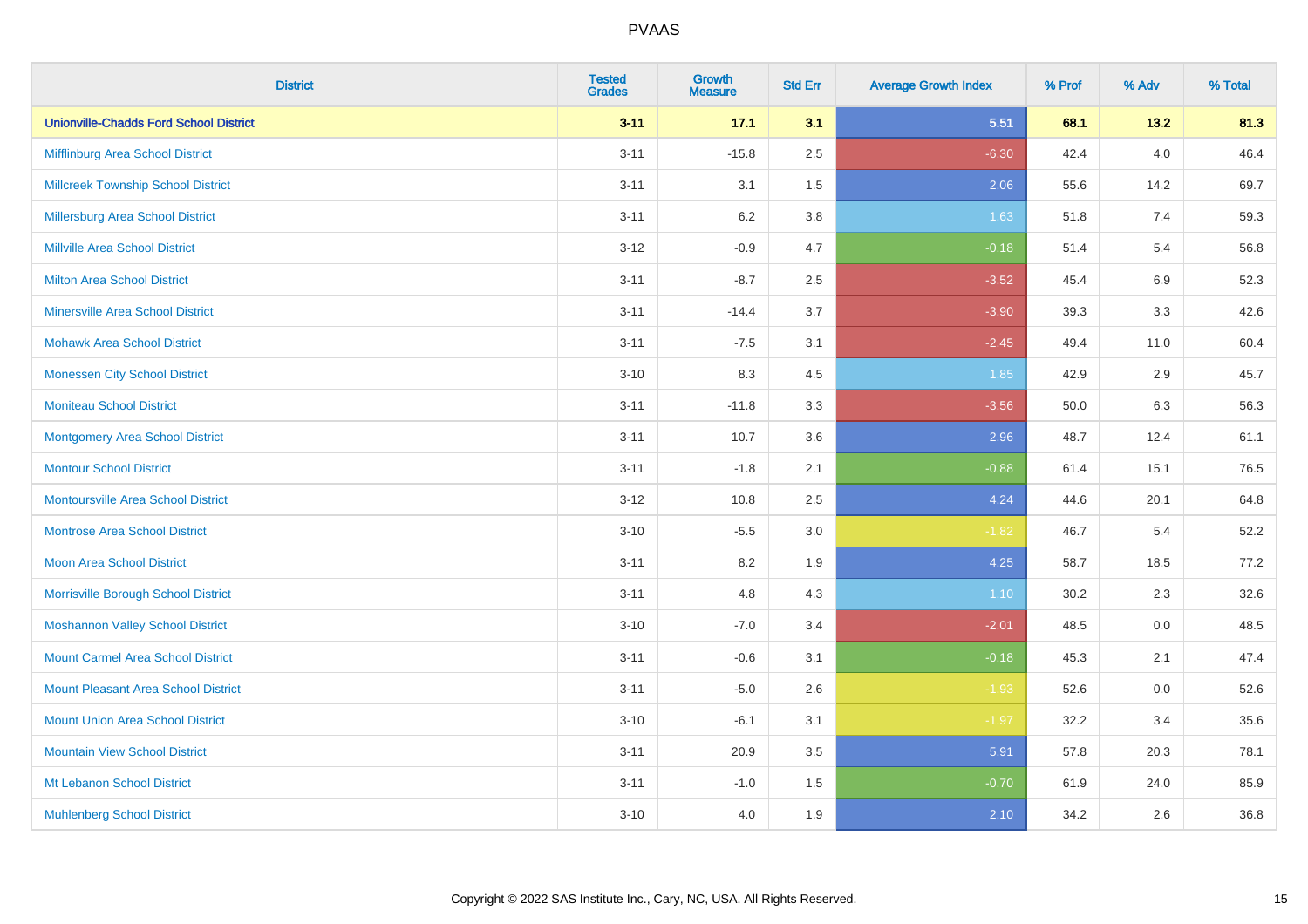| <b>District</b>                               | <b>Tested</b><br><b>Grades</b> | <b>Growth</b><br><b>Measure</b> | <b>Std Err</b> | <b>Average Growth Index</b> | % Prof | % Adv   | % Total |
|-----------------------------------------------|--------------------------------|---------------------------------|----------------|-----------------------------|--------|---------|---------|
| <b>Unionville-Chadds Ford School District</b> | $3 - 11$                       | 17.1                            | 3.1            | 5.51                        | 68.1   | 13.2    | 81.3    |
| Multicultural Academy Charter School          | $9 - 11$                       | 9.5                             | 3.5            | 2.69                        | 22.0   | $0.0\,$ | 22.0    |
| <b>Muncy School District</b>                  | $3 - 11$                       | $-8.1$                          | 3.7            | $-2.21$                     | 42.0   | 3.8     | 45.8    |
| <b>Nazareth Area School District</b>          | $3 - 11$                       | $-4.7$                          | 1.7            | $-2.82$                     | 59.2   | 9.9     | 69.0    |
| <b>Neshaminy School District</b>              | $3 - 11$                       | 4.0                             | 1.3            | 3.02                        | 58.7   | 9.5     | 68.2    |
| <b>Neshannock Township School District</b>    | $3 - 10$                       | $-9.7$                          | 2.9            | $-3.34$                     | 62.4   | 5.6     | 67.9    |
| <b>New Brighton Area School District</b>      | $3 - 11$                       | 4.6                             | 3.1            | 1.47                        | 60.9   | 5.8     | 66.7    |
| <b>New Castle Area School District</b>        | $3 - 12$                       | $-6.4$                          | 2.4            | $-2.66$                     | 32.5   | 4.3     | 36.8    |
| <b>New Foundations Charter School</b>         | $3 - 11$                       | 5.4                             | 2.2            | 2.41                        | 47.2   | 2.5     | 49.8    |
| <b>New Hope-Solebury School District</b>      | $3 - 11$                       | 7.5                             | 2.9            | 2.57                        | 68.2   | 22.7    | 90.9    |
| New Kensington-Arnold School District         | $3 - 11$                       | $-0.4$                          | 3.8            | $-0.10$                     | 40.7   | 3.7     | 44.4    |
| <b>Newport School District</b>                | $3 - 12$                       | 1.4                             | 3.5            | 0.41                        | 51.5   | 10.3    | 61.8    |
| Norristown Area School District               | $3 - 12$                       | $-12.8$                         | 1.6            | $-7.98$                     | 23.5   | $2.3\,$ | 25.7    |
| North Allegheny School District               | $3 - 11$                       | 17.4                            | 1.3            | 13.52                       | 59.5   | 28.1    | 87.6    |
| North Clarion County School District          | $3 - 12$                       | 3.7                             | 4.3            | 0.85                        | 67.5   | 15.0    | 82.5    |
| <b>North East School District</b>             | $3 - 11$                       | $-9.3$                          | 3.1            | $-3.02$                     | 62.6   | 14.4    | 77.0    |
| <b>North Hills School District</b>            | $3 - 11$                       | $-1.8$                          | 1.8            | $-0.96$                     | 59.1   | 14.1    | 73.2    |
| <b>North Penn School District</b>             | $3 - 11$                       | 9.1                             | 1.1            | 8.36                        | 55.8   | 17.0    | 72.8    |
| North Pocono School District                  | $3 - 11$                       | $-2.3$                          | 3.4            | $-0.68$                     | 52.0   | 16.4    | 68.5    |
| <b>North Schuylkill School District</b>       | $3 - 11$                       | $-1.0$                          | 2.4            | $-0.42$                     | 41.8   | 5.1     | 46.8    |
| <b>North Star School District</b>             | $3 - 11$                       | $-8.7$                          | 3.5            | $-2.51$                     | 47.8   | 6.0     | 53.7    |
| Northampton Area School District              | $3 - 11$                       | 4.0                             | 1.6            | 2.51                        | 52.3   | 10.8    | 63.1    |
| <b>Northeast Bradford School District</b>     | $3 - 10$                       | $-3.1$                          | 4.0            | $-0.78$                     | 33.9   | 3.4     | 37.3    |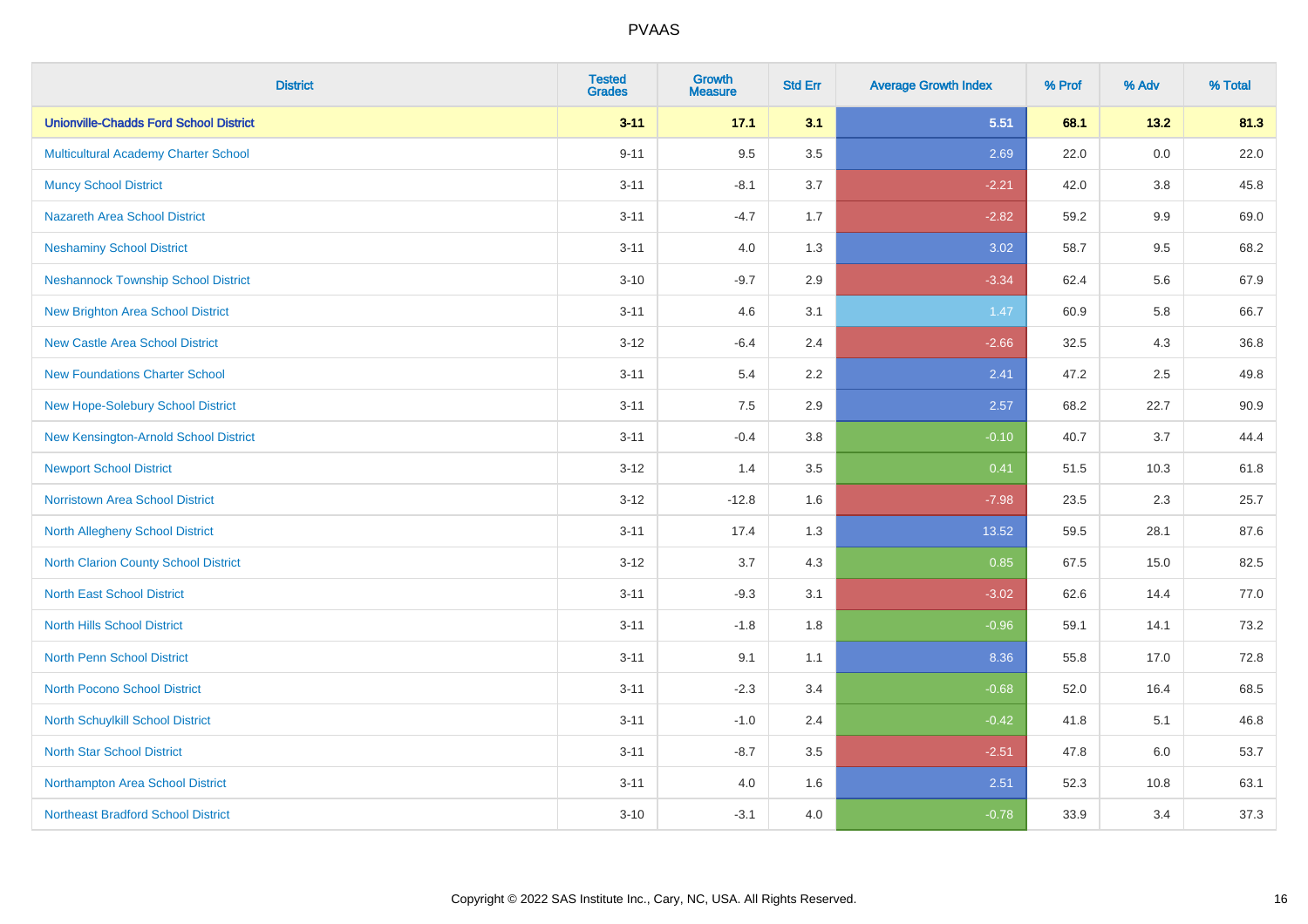| <b>District</b>                               | <b>Tested</b><br><b>Grades</b> | <b>Growth</b><br><b>Measure</b> | <b>Std Err</b> | <b>Average Growth Index</b> | % Prof | % Adv | % Total |
|-----------------------------------------------|--------------------------------|---------------------------------|----------------|-----------------------------|--------|-------|---------|
| <b>Unionville-Chadds Ford School District</b> | $3 - 11$                       | 17.1                            | 3.1            | 5.51                        | 68.1   | 13.2  | 81.3    |
| Northeastern York School District             | $3 - 11$                       | 5.9                             | 2.0            | 3.03                        | 51.1   | 16.6  | 67.6    |
| Northern Bedford County School District       | $3 - 11$                       | 16.5                            | 3.6            | 4.58                        | 51.7   | 20.0  | 71.7    |
| Northern Cambria School District              | $3 - 11$                       | 10.0                            | 3.3            | 3.04                        | 47.4   | 5.1   | 52.6    |
| <b>Northern Lebanon School District</b>       | $3 - 11$                       | 0.4                             | 2.5            | 0.15                        | 28.0   | 3.0   | 31.0    |
| Northern Lehigh School District               | $3 - 12$                       | $-10.4$                         | 2.7            | $-3.82$                     | 28.0   | 9.3   | 37.3    |
| <b>Northern Potter School District</b>        | $3 - 12$                       | $-13.1$                         | 4.6            | $-2.84$                     | 37.5   | 0.0   | 37.5    |
| Northern Tioga School District                | $3 - 12$                       | $-7.5$                          | 2.8            | $-2.64$                     | 54.0   | 1.2   | 55.2    |
| Northern York County School District          | $3 - 11$                       | 15.6                            | 2.0            | 7.98                        | 57.4   | 11.5  | 68.8    |
| <b>Northgate School District</b>              | $3 - 11$                       | 6.3                             | 3.6            | 1.73                        | 53.3   | 16.7  | 70.0    |
| Northwest Area School District                | $3 - 10$                       | $-10.0$                         | 3.8            | $-2.59$                     | 34.6   | 7.3   | 41.8    |
| Northwestern Lehigh School District           | $3 - 11$                       | 2.2                             | 2.3            | 0.93                        | 53.3   | 9.7   | 63.0    |
| Northwestern School District                  | $3 - 11$                       | $-24.9$                         | 3.5            | $-7.13$                     | 42.6   | 2.9   | 45.6    |
| <b>Norwin School District</b>                 | $3 - 11$                       | 18.0                            | 1.7            | 10.37                       | 58.5   | 27.0  | 85.4    |
| Octorara Area School District                 | $3 - 11$                       | 9.1                             | 2.4            | 3.82                        | 52.1   | 8.5   | 60.6    |
| Oil City Area School District                 | $3 - 11$                       | $-2.9$                          | 2.6            | $-1.08$                     | 44.4   | 5.8   | 50.2    |
| <b>Old Forge School District</b>              | $3 - 12$                       | $-5.9$                          | 3.4            | $-1.73$                     | 52.9   | 7.1   | 60.0    |
| <b>Oley Valley School District</b>            | $3 - 11$                       | $-0.4$                          | 2.8            | $-0.15$                     | 43.1   | 12.9  | 56.0    |
| <b>Oswayo Valley School District</b>          | $3 - 12$                       | 8.5                             | 5.0            | 1.68                        | 50.0   | 16.7  | 66.7    |
| <b>Otto-Eldred School District</b>            | $3 - 11$                       | $-0.7$                          | 4.2            | $-0.15$                     | 56.2   | 6.2   | 62.5    |
| <b>Owen J Roberts School District</b>         | $3 - 11$                       | $-12.3$                         | 1.6            | $-7.61$                     | 57.0   | 11.9  | 69.0    |
| <b>Oxford Area School District</b>            | $3 - 11$                       | $-4.3$                          | 1.9            | $-2.26$                     | 41.3   | 8.0   | 49.3    |
| <b>Palisades School District</b>              | $3 - 11$                       | $-8.7$                          | 2.8            | $-3.06$                     | 53.8   | 6.7   | 60.5    |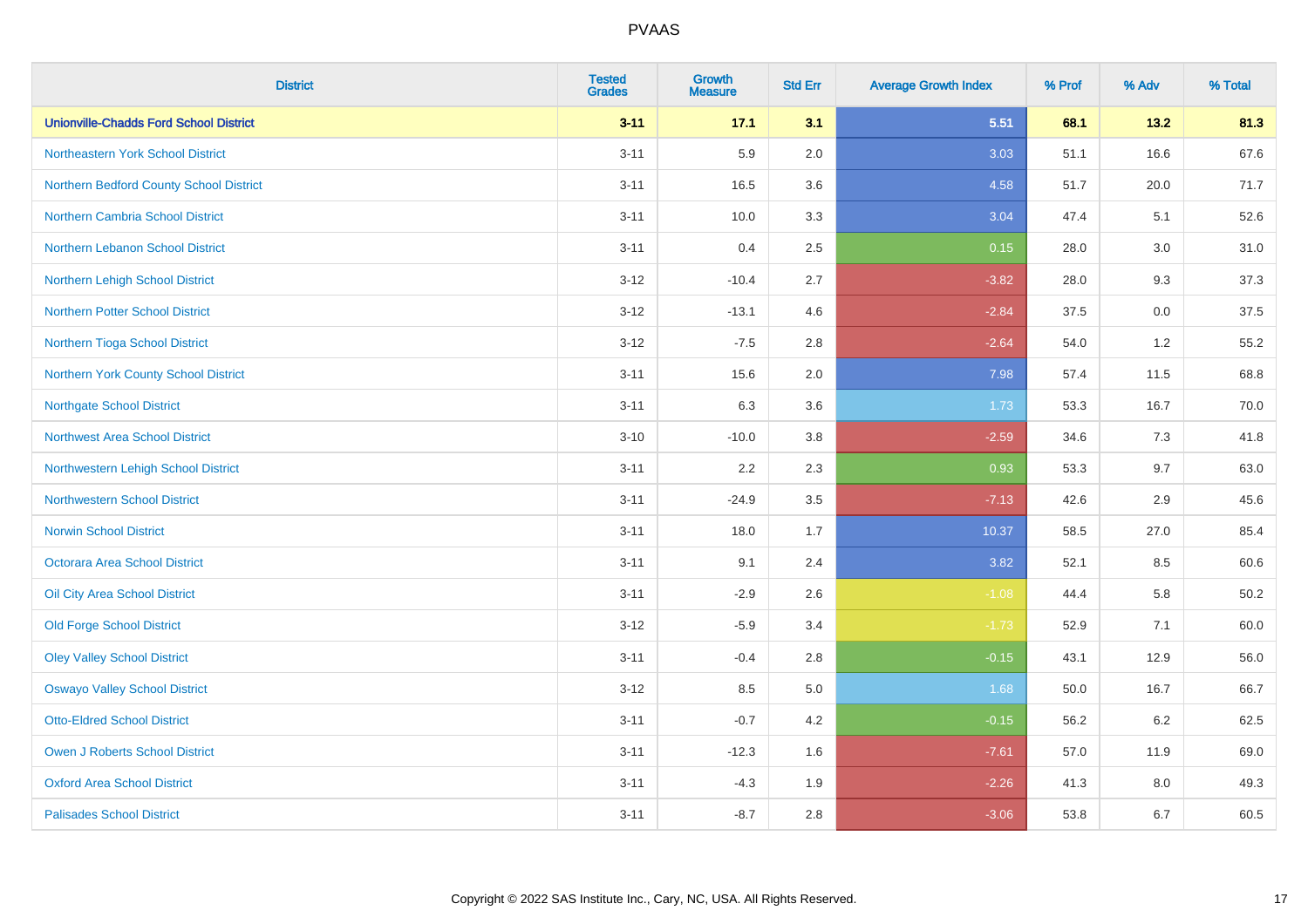| <b>District</b>                               | <b>Tested</b><br><b>Grades</b> | <b>Growth</b><br><b>Measure</b> | <b>Std Err</b> | <b>Average Growth Index</b> | % Prof | % Adv   | % Total |
|-----------------------------------------------|--------------------------------|---------------------------------|----------------|-----------------------------|--------|---------|---------|
| <b>Unionville-Chadds Ford School District</b> | $3 - 11$                       | 17.1                            | 3.1            | 5.51                        | 68.1   | 13.2    | 81.3    |
| <b>Palmerton Area School District</b>         | $3 - 11$                       | $-1.2$                          | 3.0            | $-0.39$                     | 57.4   | $5.0\,$ | 62.4    |
| Palmyra Area School District                  | $3 - 11$                       | 5.6                             | 1.9            | 2.96                        | 56.4   | 15.6    | 72.0    |
| <b>Panther Valley School District</b>         | $3 - 12$                       | $-0.6$                          | 3.3            | $-0.19$                     | 47.9   | 4.3     | 52.1    |
| <b>Parkland School District</b>               | $3 - 11$                       | 5.3                             | 1.2            | 4.30                        | 58.0   | 22.3    | 80.4    |
| Pen Argyl Area School District                | $3 - 12$                       | 9.2                             | 2.7            | 3.46                        | 50.0   | 12.6    | 62.6    |
| Penn Cambria School District                  | $3 - 11$                       | $-0.0$                          | 2.7            | $-0.01$                     | 61.5   | 7.7     | 69.2    |
| <b>Penn Hills School District</b>             | $3 - 11$                       | $-7.6$                          | 2.6            | $-2.94$                     | 33.1   | 0.7     | 33.8    |
| <b>Penn Manor School District</b>             | $3 - 11$                       | $-0.4$                          | 1.6            | $-0.25$                     | 51.9   | 12.6    | 64.5    |
| <b>Penncrest School District</b>              | $3 - 11$                       | 5.7                             | 2.2            | 2.57                        | 47.2   | 7.1     | 54.3    |
| <b>Penn-Delco School District</b>             | $3 - 11$                       | $-6.8$                          | 1.9            | $-3.51$                     | 46.6   | 3.2     | 49.8    |
| <b>Pennridge School District</b>              | $3 - 10$                       | $-16.8$                         | 1.4            | $-11.59$                    | 46.8   | 8.0     | 54.9    |
| Penns Manor Area School District              | $3-12$                         | $-17.0$                         | 3.7            | $-4.52$                     | 29.7   | 3.1     | 32.8    |
| Penns Valley Area School District             | $3 - 12$                       | 14.0                            | 2.9            | 4.80                        | 41.9   | 23.1    | 65.0    |
| <b>Pennsbury School District</b>              | $3 - 11$                       | 11.7                            | 1.5            | 7.90                        | 60.1   | 21.3    | 81.3    |
| Pennsylvania Cyber Charter School             | $3 - 11$                       | 11.6                            | 1.5            | 7.54                        | 46.3   | 5.0     | 51.3    |
| Pennsylvania Distance Learning Charter School | $3 - 12$                       | 9.3                             | 4.2            | 2.22                        | 42.2   | 3.1     | 45.3    |
| Pennsylvania Leadership Charter School        | $3 - 11$                       | 4.6                             | 2.2            | 2.13                        | 55.4   | 11.2    | 66.7    |
| Pennsylvania Virtual Charter School           | $3 - 11$                       | 11.8                            | $3.5\,$        | 3.37                        | 56.5   | 11.1    | 67.6    |
| <b>Penn-Trafford School District</b>          | $3 - 11$                       | 13.4                            | 1.7            | 7.87                        | 62.3   | 21.9    | 84.2    |
| People For People Charter School              | $3 - 12$                       | 13.3                            | 5.5            | 2.43                        | 13.5   | 0.0     | 13.5    |
| <b>Pequea Valley School District</b>          | $3 - 11$                       | $-5.8$                          | 3.2            | $-1.80$                     | 39.8   | 9.1     | 48.9    |
| <b>Perkiomen Valley School District</b>       | $3 - 11$                       | $-3.5$                          | 1.6            | $-2.18$                     | 53.8   | 13.4    | 67.2    |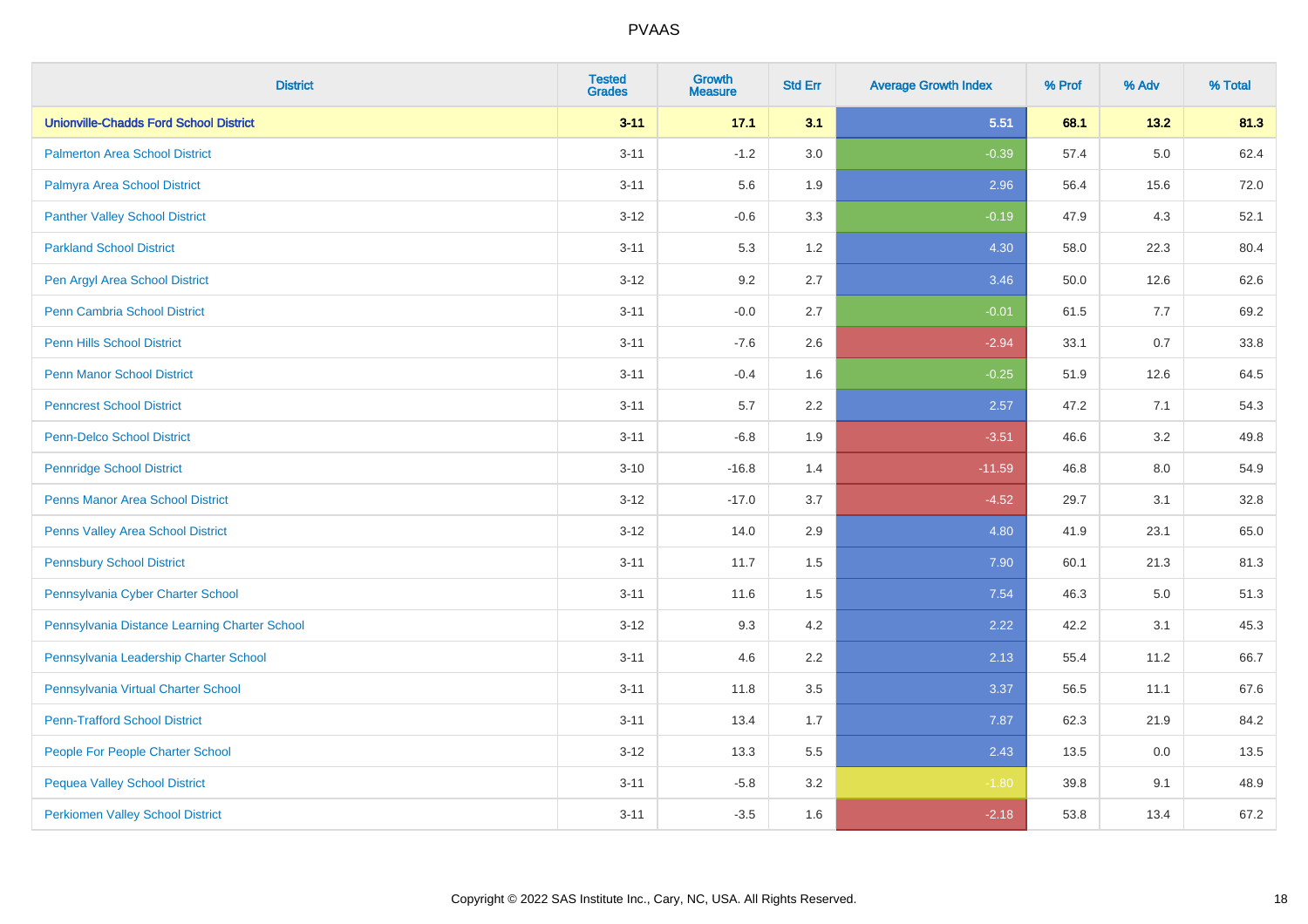| <b>District</b>                                                       | <b>Tested</b><br><b>Grades</b> | <b>Growth</b><br><b>Measure</b> | <b>Std Err</b> | <b>Average Growth Index</b> | % Prof | % Adv | % Total |
|-----------------------------------------------------------------------|--------------------------------|---------------------------------|----------------|-----------------------------|--------|-------|---------|
| <b>Unionville-Chadds Ford School District</b>                         | $3 - 11$                       | 17.1                            | 3.1            | 5.51                        | 68.1   | 13.2  | 81.3    |
| Perseus House Charter School Of Excellence                            | $6 - 11$                       | $-5.2$                          | 3.0            | $-1.72$                     | 16.5   | 0.0   | 16.5    |
| <b>Peters Township School District</b>                                | $3 - 11$                       | 5.0                             | 1.8            | 2.76                        | 59.8   | 26.1  | 85.9    |
| Philadelphia Academy Charter School                                   | $3 - 11$                       | $-8.9$                          | 2.9            | $-3.04$                     | 50.5   | 2.9   | 53.4    |
| Philadelphia City School District                                     | $3 - 12$                       | 7.5                             | 0.6            | 12.64                       | 38.4   | 7.0   | 45.4    |
| Philadelphia Electrical & Tech Charter High School                    | $10 - 10$                      | $-0.5$                          | 2.9            | $-0.15$                     | 8.8    | 0.0   | 8.8     |
| Philipsburg-Osceola Area School District                              | $3 - 11$                       | $-24.8$                         | 3.3            | $-7.43$                     | 19.7   | 2.6   | 22.4    |
| <b>Phoenixville Area School District</b>                              | $3 - 11$                       | $-1.7$                          | 2.1            | $-0.83$                     | 59.9   | 10.6  | 70.5    |
| <b>Pine Grove Area School District</b>                                | $3 - 11$                       | $-7.7$                          | 2.9            | $-2.66$                     | 42.3   | 7.7   | 50.0    |
| <b>Pine-Richland School District</b>                                  | $3 - 11$                       | 11.5                            | 1.8            | 6.31                        | 60.6   | 24.4  | 85.0    |
| <b>Pittsburgh School District</b>                                     | $3 - 11$                       | $-3.3$                          | 1.1            | $-3.04$                     | 33.9   | 8.2   | 42.1    |
| <b>Pittston Area School District</b>                                  | $3 - 11$                       | $-10.1$                         | 5.6            | $-1.80$                     | 38.1   | 9.5   | 47.6    |
| <b>Pleasant Valley School District</b>                                | $3 - 11$                       | 3.1                             | 2.0            | 1.57                        | 57.2   | 5.5   | 62.8    |
| <b>Plum Borough School District</b>                                   | $3 - 11$                       | $-11.3$                         | 2.2            | $-5.19$                     | 51.1   | 9.0   | 60.1    |
| Pocono Mountain School District                                       | $3 - 12$                       | 6.8                             | 1.5            | 4.62                        | 45.8   | 5.0   | 50.7    |
| <b>Port Allegany School District</b>                                  | $3 - 11$                       | 4.4                             | 3.6            | 1.21                        | 28.1   | 9.4   | 37.5    |
| <b>Portage Area School District</b>                                   | $3 - 10$                       | $-8.1$                          | 3.6            | $-2.26$                     | 40.6   | 9.4   | 50.0    |
| <b>Pottsgrove School District</b>                                     | $3 - 11$                       | 2.8                             | 2.0            | 1.35                        | 44.0   | 10.0  | 53.9    |
| <b>Pottstown School District</b>                                      | $3 - 12$                       | $-4.0$                          | 2.4            | $-1.68$                     | 29.8   | 1.2   | 31.0    |
| <b>Pottsville Area School District</b>                                | $3-12$                         | 4.4                             | 2.3            | 1.94                        | 44.8   | 5.4   | 50.2    |
| Preparatory Charter School Of Mathematics, Science, Tech, And Careers | $9 - 10$                       | $-4.0$                          | 2.5            | $-1.59$                     | 15.0   | 0.0   | 15.0    |
| Propel Charter School - Braddock Hills                                | $3 - 11$                       | $-13.6$                         | 3.6            | $-3.81$                     | 9.7    | 1.6   | 11.3    |
| <b>Propel Charter School-Homestead</b>                                | $3 - 11$                       | $-11.7$                         | 4.1            | $-2.84$                     | 15.9   | 0.0   | 15.9    |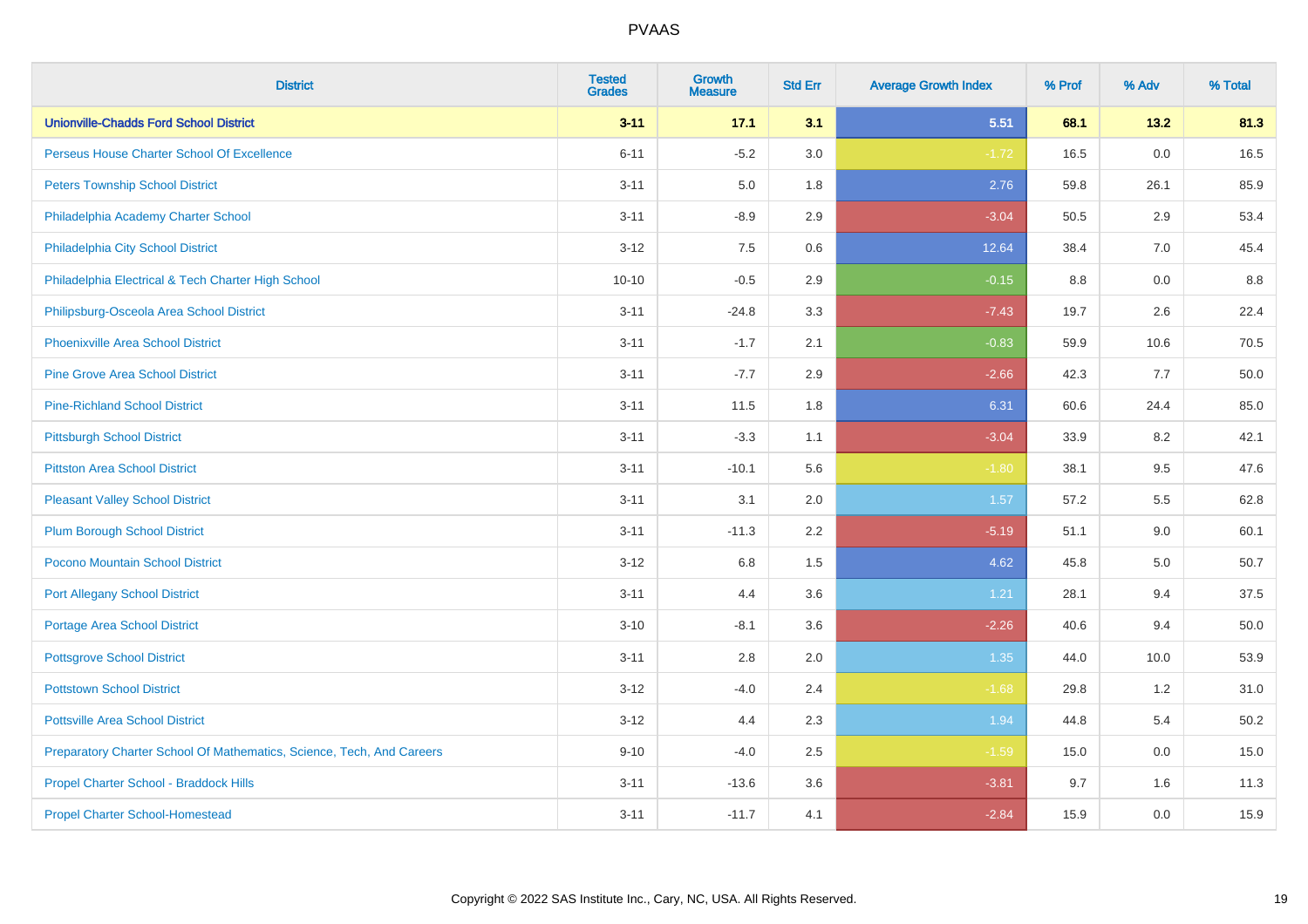| <b>District</b>                                | <b>Tested</b><br><b>Grades</b> | <b>Growth</b><br><b>Measure</b> | <b>Std Err</b> | <b>Average Growth Index</b> | % Prof | % Adv   | % Total |
|------------------------------------------------|--------------------------------|---------------------------------|----------------|-----------------------------|--------|---------|---------|
| <b>Unionville-Chadds Ford School District</b>  | $3 - 11$                       | 17.1                            | 3.1            | 5.51                        | 68.1   | 13.2    | 81.3    |
| <b>Propel Charter School-Montour</b>           | $3 - 10$                       | $-10.7$                         | 3.9            | $-2.71$                     | 13.7   | $0.0\,$ | 13.7    |
| <b>Punxsutawney Area School District</b>       | $3 - 11$                       | 4.2                             | 2.9            | 1.45                        | 55.0   | 5.5     | 60.6    |
| <b>Purchase Line School District</b>           | $3 - 12$                       | 1.7                             | $3.5\,$        | 0.47                        | 43.1   | 5.4     | 48.5    |
| <b>Quaker Valley School District</b>           | $3 - 11$                       | $-2.8$                          | 2.6            | $-1.08$                     | 55.2   | 13.2    | 68.4    |
| <b>Quakertown Community School District</b>    | $3 - 12$                       | $-4.4$                          | 1.6            | $-2.70$                     | 56.5   | 10.0    | 66.6    |
| <b>Radnor Township School District</b>         | $3-12$                         | 1.0                             | 2.1            | 0.50                        | 65.0   | 23.2    | 88.2    |
| <b>Reach Cyber Charter School</b>              | $3 - 11$                       | 8.1                             | 4.7            | 1.72                        | 42.4   | 4.6     | 47.0    |
| <b>Reading School District</b>                 | $3 - 11$                       | 10.1                            | 1.4            | 7.25                        | 24.7   | 2.4     | 27.2    |
| <b>Redbank Valley School District</b>          | $3 - 11$                       | $-9.5$                          | 3.4            | $-2.77$                     | 31.5   | 4.9     | 36.4    |
| Renaissance Academy Charter School             | $3 - 11$                       | 8.3                             | 3.3            | 2.54                        | 45.6   | 22.8    | 68.4    |
| <b>Reynolds School District</b>                | $3 - 10$                       | 0.5                             | 3.4            | 0.16                        | 52.1   | 7.0     | 59.2    |
| <b>Richland School District</b>                | $3 - 11$                       | 6.7                             | 2.9            | 2.33                        | 62.2   | 19.2    | 81.4    |
| <b>Ridgway Area School District</b>            | $3 - 11$                       | $-14.5$                         | 4.1            | $-3.56$                     | 49.0   | 9.8     | 58.8    |
| <b>Ridley School District</b>                  | $3 - 12$                       | 10.0                            | 1.6            | 6.10                        | 45.6   | 8.2     | 53.8    |
| <b>Ringgold School District</b>                | $3 - 11$                       | $-14.7$                         | 2.4            | $-6.04$                     | 41.5   | 7.9     | 49.4    |
| <b>Riverside Beaver County School District</b> | $3 - 11$                       | $-14.0$                         | 3.0            | $-4.64$                     | 49.4   | 8.8     | 58.2    |
| <b>Riverside School District</b>               | $3 - 11$                       | $-3.2$                          | 3.0            | $-1.09$                     | 43.0   | 9.0     | 52.0    |
| <b>Riverview School District</b>               | $3 - 11$                       | $-4.6$                          | 3.8            | $-1.20$                     | 57.9   | 15.8    | 73.7    |
| <b>Roberto Clemente Charter School</b>         | $3-12$                         | 2.2                             | 4.9            | 0.45                        | 27.5   | $5.0\,$ | 32.5    |
| Rochester Area School District                 | $3 - 11$                       | $-13.2$                         | 4.6            | $-2.89$                     | 19.5   | 1.3     | 20.8    |
| <b>Rose Tree Media School District</b>         | $3 - 10$                       | $-25.6$                         | 2.4            | $-10.76$                    | 54.8   | 6.4     | 61.2    |
| Saint Marys Area School District               | $3 - 11$                       | 7.8                             | 2.6            | 3.04                        | 57.0   | 8.2     | 65.2    |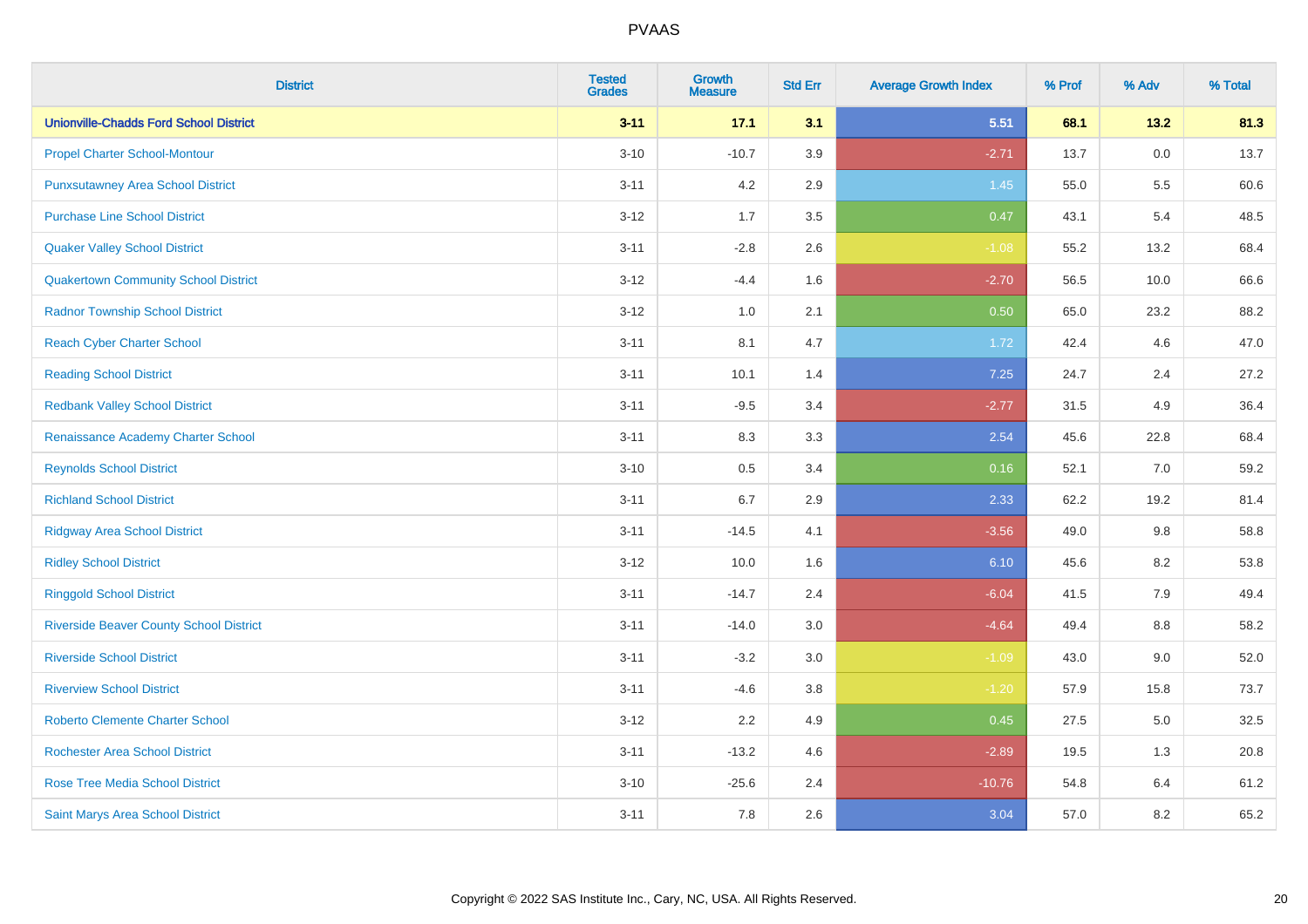| <b>District</b>                               | <b>Tested</b><br><b>Grades</b> | Growth<br><b>Measure</b> | <b>Std Err</b> | <b>Average Growth Index</b> | % Prof | % Adv   | % Total |
|-----------------------------------------------|--------------------------------|--------------------------|----------------|-----------------------------|--------|---------|---------|
| <b>Unionville-Chadds Ford School District</b> | $3 - 11$                       | 17.1                     | 3.1            | 5.51                        | 68.1   | 13.2    | 81.3    |
| <b>Salisbury Township School District</b>     | $3 - 11$                       | 6.3                      | 3.6            | 1.77                        | 46.2   | $6.6\,$ | 52.8    |
| Salisbury-Elk Lick School District            | $3 - 11$                       | $-13.5$                  | 5.9            | $-2.30$                     | 27.8   | 0.0     | 27.8    |
| <b>Saucon Valley School District</b>          | $3 - 11$                       | 14.7                     | 2.5            | 5.98                        | 48.7   | 20.2    | 69.0    |
| <b>Sayre Area School District</b>             | $3 - 11$                       | 11.2                     | 3.5            | 3.20                        | 52.2   | 7.5     | 59.7    |
| <b>School Lane Charter School</b>             | $3 - 11$                       | 12.4                     | 3.6            | 3.43                        | 59.1   | 9.8     | 68.9    |
| Schuylkill Haven Area School District         | $3 - 11$                       | $-15.3$                  | 3.1            | $-4.87$                     | 49.7   | 2.4     | 52.1    |
| <b>Schuylkill Valley School District</b>      | $3 - 11$                       | 1.4                      | 2.5            | 0.56                        | 55.1   | 10.2    | 65.3    |
| <b>Scranton School District</b>               | $3 - 12$                       | $-2.9$                   | 2.4            | $-1.22$                     | 45.6   | 3.6     | 49.1    |
| Selinsgrove Area School District              | $3 - 12$                       | 8.3                      | 2.3            | 3.54                        | 56.8   | 10.0    | 66.8    |
| <b>Seneca Valley School District</b>          | $3 - 11$                       | $-1.4$                   | 1.4            | $-0.99$                     | 57.2   | 11.4    | 68.6    |
| <b>Shade-Central City School District</b>     | $3 - 11$                       | $-5.9$                   | 4.6            | $-1.28$                     | 27.8   | 0.0     | 27.8    |
| <b>Shaler Area School District</b>            | $3 - 11$                       | $-0.8$                   | 1.9            | $-0.43$                     | 49.1   | 9.6     | 58.7    |
| <b>Shamokin Area School District</b>          | $3 - 11$                       | $-7.7$                   | 4.8            | $-1.60$                     | 38.1   | 3.2     | 41.3    |
| <b>Shanksville-Stonycreek School District</b> | $3 - 10$                       | $7.0\,$                  | 5.9            | 1.20                        | 64.7   | 17.6    | 82.4    |
| <b>Sharon City School District</b>            | $3 - 11$                       | 4.9                      | 2.6            | 1.87                        | 48.2   | 5.3     | 53.4    |
| <b>Sharpsville Area School District</b>       | $3 - 11$                       | $-1.4$                   | 3.5            | $-0.40$                     | 55.2   | 13.4    | 68.7    |
| <b>Shenandoah Valley School District</b>      | $3 - 11$                       | 9.7                      | 3.9            | 2.49                        | 28.3   | 5.0     | 33.3    |
| Shenango Area School District                 | $3 - 11$                       | $-2.6$                   | 3.3            | $-0.79$                     | 50.6   | 13.9    | 64.6    |
| <b>Shikellamy School District</b>             | $3 - 10$                       | $-22.3$                  | 2.5            | $-8.92$                     | 33.3   | 6.1     | 39.5    |
| <b>Shippensburg Area School District</b>      | $3 - 11$                       | 9.3                      | 1.9            | 4.84                        | 53.1   | 10.2    | 63.3    |
| <b>Slippery Rock Area School District</b>     | $3 - 11$                       | $-6.3$                   | 2.5            | $-2.51$                     | 56.2   | 9.5     | 65.7    |
| <b>Smethport Area School District</b>         | $3 - 12$                       | 0.6                      | 3.9            | 0.15                        | 37.0   | 1.8     | 38.9    |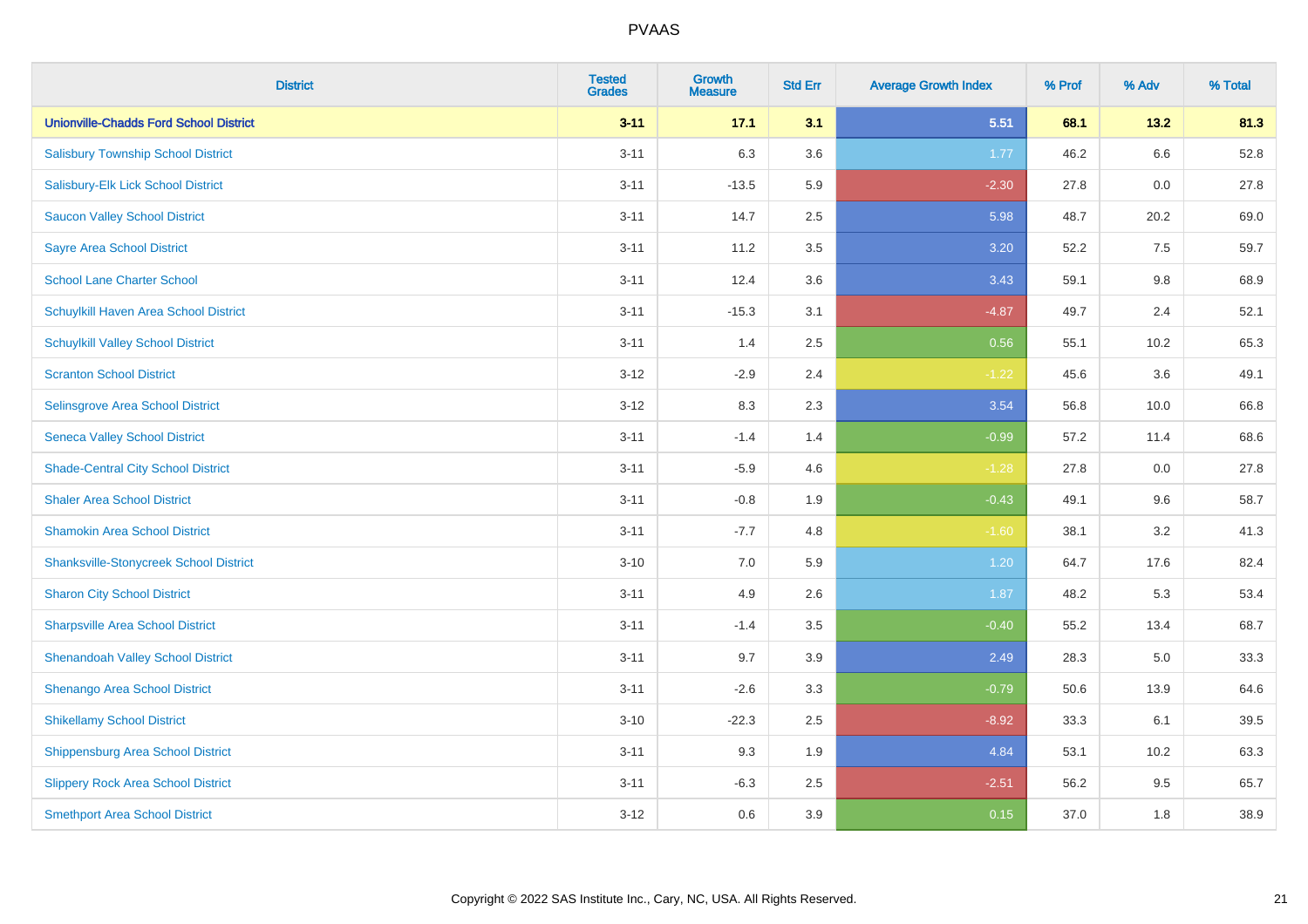| <b>District</b>                               | <b>Tested</b><br><b>Grades</b> | Growth<br><b>Measure</b> | <b>Std Err</b> | <b>Average Growth Index</b> | % Prof | % Adv | % Total |
|-----------------------------------------------|--------------------------------|--------------------------|----------------|-----------------------------|--------|-------|---------|
| <b>Unionville-Chadds Ford School District</b> | $3 - 11$                       | 17.1                     | 3.1            | 5.51                        | 68.1   | 13.2  | 81.3    |
| <b>Solanco School District</b>                | $3 - 11$                       | $-11.0$                  | 2.0            | $-5.55$                     | 41.6   | 4.5   | 46.1    |
| <b>Somerset Area School District</b>          | $3 - 11$                       | $-4.4$                   | 2.3            | $-1.93$                     | 44.4   | 14.9  | 59.3    |
| <b>Souderton Area School District</b>         | $3 - 11$                       | 12.4                     | 1.5            | 8.28                        | 61.7   | 15.2  | 76.9    |
| South Allegheny School District               | $3 - 11$                       | $-8.8$                   | 3.2            | $-2.70$                     | 40.5   | 0.0   | 40.5    |
| <b>South Butler County School District</b>    | $3 - 10$                       | 3.9                      | 2.5            | 1.54                        | 53.1   | 16.6  | 69.7    |
| South Eastern School District                 | $3 - 11$                       | 0.9                      | 2.4            | 0.39                        | 54.8   | 6.6   | 61.4    |
| South Fayette Township School District        | $3 - 11$                       | 1.7                      | 2.0            | 0.88                        | 61.0   | 26.5  | 87.6    |
| <b>South Park School District</b>             | $3 - 11$                       | $-11.3$                  | 2.7            | $-4.23$                     | 53.5   | 13.7  | 67.3    |
| South Side Area School District               | $3 - 11$                       | $-1.6$                   | 3.3            | $-0.48$                     | 50.0   | 6.8   | 56.8    |
| South Western School District                 | $3 - 12$                       | 3.9                      | 1.9            | 2.08                        | 60.2   | 8.1   | 68.3    |
| South Williamsport Area School District       | $3 - 10$                       | $-5.7$                   | 2.5            | $-2.30$                     | 45.5   | 4.5   | 50.0    |
| <b>Southeastern Greene School District</b>    | $3 - 10$                       | 3.3                      | 4.6            | 0.72                        | 57.6   | 6.1   | 63.6    |
| Southern Columbia Area School District        | $3 - 11$                       | $-14.6$                  | 3.0            | $-4.92$                     | 55.0   | 4.0   | 59.0    |
| <b>Southern Fulton School District</b>        | $3 - 11$                       | $-23.7$                  | 4.4            | $-5.37$                     | 34.2   | 10.5  | 44.7    |
| Southern Huntingdon County School District    | $3 - 11$                       | $-12.9$                  | 3.2            | $-3.98$                     | 32.5   | 2.5   | 35.0    |
| Southern Lehigh School District               | $3 - 11$                       | $-0.4$                   | 2.3            | $-0.17$                     | 66.1   | 11.9  | 78.0    |
| Southern Tioga School District                | $3 - 11$                       | $-11.5$                  | 2.7            | $-4.25$                     | 47.8   | 6.4   | 54.3    |
| <b>Southern York County School District</b>   | $3 - 11$                       | 14.2                     | 2.1            | 6.91                        | 55.1   | 18.1  | 73.1    |
| <b>Southmoreland School District</b>          | $3 - 11$                       | $-8.3$                   | 3.6            | $-2.32$                     | 56.8   | 7.2   | 64.0    |
| <b>Spring Cove School District</b>            | $3 - 11$                       | 3.4                      | 2.5            | 1.33                        | 47.8   | 12.7  | 60.4    |
| <b>Spring Grove Area School District</b>      | $3 - 11$                       | 5.6                      | 2.1            | 2.68                        | 55.1   | 15.0  | 70.1    |
| <b>Springfield School District</b>            | $3 - 11$                       | 13.8                     | 1.7            | 7.99                        | 60.9   | 21.5  | 82.4    |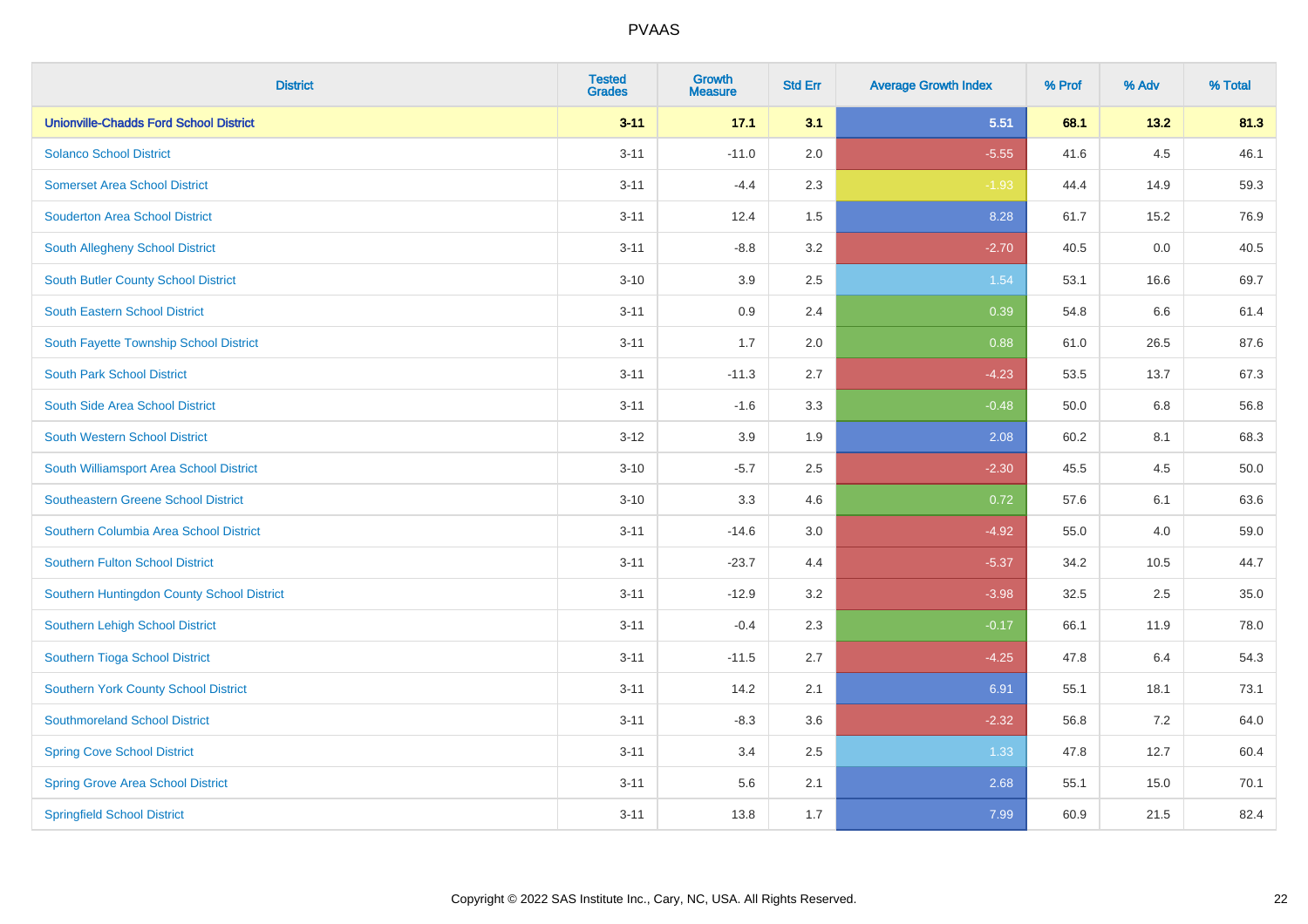| <b>District</b>                               | <b>Tested</b><br><b>Grades</b> | Growth<br><b>Measure</b> | <b>Std Err</b> | <b>Average Growth Index</b> | % Prof | % Adv   | % Total |
|-----------------------------------------------|--------------------------------|--------------------------|----------------|-----------------------------|--------|---------|---------|
| <b>Unionville-Chadds Ford School District</b> | $3 - 11$                       | 17.1                     | 3.1            | 5.51                        | 68.1   | 13.2    | 81.3    |
| <b>Springfield Township School District</b>   | $3 - 11$                       | $-18.9$                  | 3.2            | $-5.88$                     | 62.6   | 3.6     | 66.3    |
| <b>Spring-Ford Area School District</b>       | $3 - 11$                       | 6.0                      | 1.3            | 4.46                        | 60.8   | 16.5    | 77.4    |
| <b>State College Area School District</b>     | $3 - 11$                       | 20.5                     | 1.4            | 14.33                       | 58.0   | 25.9    | 84.0    |
| <b>Steel Valley School District</b>           | $3 - 11$                       | 6.5                      | 3.4            | 1.89                        | 50.7   | 5.6     | 56.3    |
| <b>Steelton-Highspire School District</b>     | $3 - 11$                       | $-11.8$                  | 3.5            | $-3.40$                     | 14.5   | $0.0\,$ | 14.5    |
| <b>Sto-Rox School District</b>                | $3 - 10$                       | 6.6                      | 3.7            | 1.80                        | 13.4   | 0.0     | 13.4    |
| <b>Stroudsburg Area School District</b>       | $3 - 11$                       | 5.5                      | 1.9            | 2.88                        | 48.1   | 4.2     | 52.3    |
| <b>Sugar Valley Rural Charter School</b>      | $3 - 11$                       | $-11.0$                  | 4.5            | $-2.46$                     | 14.9   | 0.0     | 14.9    |
| <b>Sullivan County School District</b>        | $3 - 10$                       | $-4.0$                   | 4.4            | $-0.90$                     | 66.7   | 2.6     | 69.2    |
| <b>Susquehanna Community School District</b>  | $3 - 11$                       | $-2.8$                   | 4.2            | $-0.66$                     | 49.4   | 6.9     | 56.3    |
| Susquehanna Township School District          | $3 - 12$                       | $-5.8$                   | 2.7            | $-2.17$                     | 36.0   | 5.6     | 41.6    |
| <b>Susquenita School District</b>             | $3 - 11$                       | $-0.1$                   | 2.8            | $-0.01$                     | 47.7   | 10.1    | 57.8    |
| <b>Tacony Academy Charter School</b>          | $3 - 11$                       | $-14.7$                  | 3.0            | $-4.82$                     | 22.4   | 1.8     | 24.1    |
| <b>Tamaqua Area School District</b>           | $3 - 12$                       | $-8.2$                   | 2.5            | $-3.24$                     | 44.5   | 1.9     | 46.4    |
| <b>Tech Freire Charter School</b>             | $9 - 11$                       | 9.3                      | 2.9            | 3.26                        | 18.0   | 1.1     | 19.1    |
| The New Academy Charter School                | $8 - 11$                       | $-10.4$                  | 5.2            | $-2.00$                     | 0.0    | 0.0     | $0.0\,$ |
| <b>Tidioute Community Charter School</b>      | $3 - 11$                       | 5.7                      | 5.1            | 1.11                        | 34.4   | 21.9    | 56.2    |
| <b>Titusville Area School District</b>        | $3 - 11$                       | $-13.2$                  | 2.6            | $-4.99$                     | 43.2   | 4.8     | 48.0    |
| <b>Towanda Area School District</b>           | $3 - 11$                       | 4.0                      | 2.8            | 1.44                        | 39.4   | 6.6     | 46.0    |
| <b>Trinity Area School District</b>           | $3 - 11$                       | $-5.4$                   | 2.0            | $-2.71$                     | 48.3   | 11.8    | 60.1    |
| <b>Tri-Valley School District</b>             | $3 - 10$                       | $-6.4$                   | 4.1            | $-1.57$                     | 37.0   | 4.4     | 41.3    |
| <b>Troy Area School District</b>              | $3 - 10$                       | $-4.3$                   | 3.4            | $-1.26$                     | 43.2   | 5.7     | 48.9    |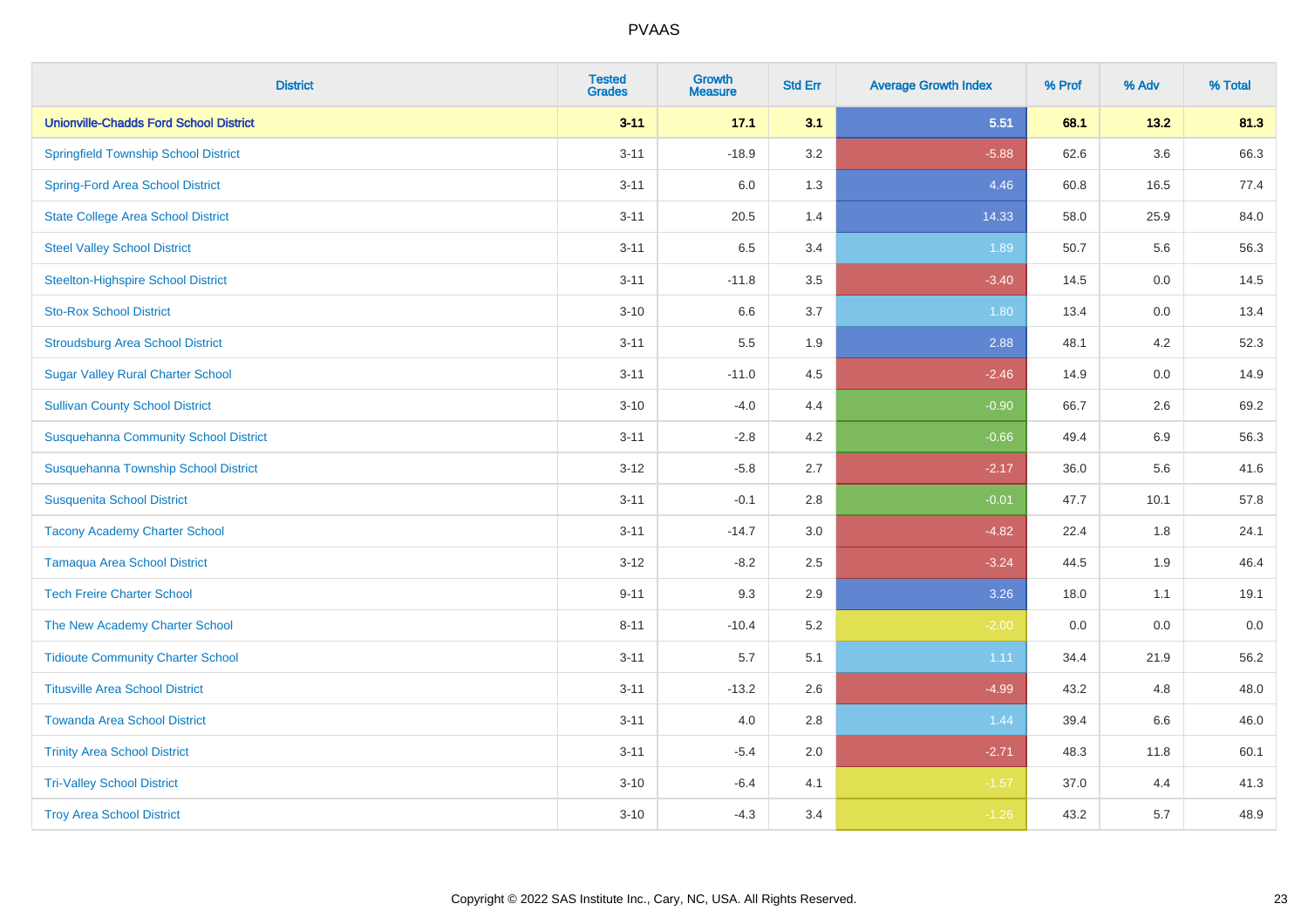| <b>District</b>                                | <b>Tested</b><br><b>Grades</b> | Growth<br><b>Measure</b> | <b>Std Err</b> | <b>Average Growth Index</b> | % Prof | % Adv   | % Total |
|------------------------------------------------|--------------------------------|--------------------------|----------------|-----------------------------|--------|---------|---------|
| <b>Unionville-Chadds Ford School District</b>  | $3 - 11$                       | 17.1                     | 3.1            | 5.51                        | 68.1   | 13.2    | 81.3    |
| <b>Tulpehocken Area School District</b>        | $3 - 12$                       | $-13.7$                  | 2.8            | $-4.81$                     | 36.7   | 2.8     | 39.4    |
| <b>Tunkhannock Area School District</b>        | $3 - 11$                       | 2.3                      | $2.2\,$        | 1.01                        | 44.9   | 9.6     | 54.6    |
| <b>Turkeyfoot Valley Area School District</b>  | $3 - 12$                       | $-4.3$                   | 5.6            | $-0.76$                     | 22.0   | 5.1     | 27.1    |
| <b>Tuscarora School District</b>               | $3 - 11$                       | $-0.6$                   | 2.3            | $-0.27$                     | 45.1   | 8.1     | 53.2    |
| <b>Tussey Mountain School District</b>         | $3 - 12$                       | 1.5                      | 3.7            | 0.40                        | 38.6   | 1.8     | 40.4    |
| <b>Twin Valley School District</b>             | $3 - 12$                       | $-3.6$                   | 2.1            | $-1.69$                     | 49.6   | 7.1     | 56.8    |
| <b>Tyrone Area School District</b>             | $3 - 12$                       | 19.7                     | 2.5            | 7.87                        | 60.4   | 16.7    | 77.1    |
| <b>Union Area School District</b>              | $3 - 11$                       | 1.9                      | 4.3            | 0.44                        | 61.5   | 0.0     | 61.5    |
| <b>Union City Area School District</b>         | $3 - 12$                       | $-10.2$                  | 3.6            | $-2.87$                     | 42.9   | 3.2     | 46.0    |
| <b>Union School District</b>                   | $3 - 12$                       | 2.3                      | 4.2            | 0.54                        | 32.6   | 7.0     | 39.5    |
| <b>Uniontown Area School District</b>          | $3 - 11$                       | 6.0                      | 3.2            | 1.87                        | 62.4   | 5.9     | 68.2    |
| <b>Unionville-Chadds Ford School District</b>  | $3 - 11$                       | 17.1                     | 3.1            | 5.51                        | 68.1   | 13.2    | 81.3    |
| <b>United School District</b>                  | $3 - 11$                       | 2.1                      | 3.4            | 0.63                        | 60.3   | $6.6\,$ | 66.9    |
| <b>Universal Audenried Charter School</b>      | $9 - 11$                       | $-5.8$                   | 2.4            | $-2.40$                     | 14.6   | 0.0     | 14.6    |
| <b>Upper Adams School District</b>             | $3 - 11$                       | 1.3                      | 2.9            | 0.47                        | 55.2   | $8.6\,$ | 63.8    |
| <b>Upper Darby School District</b>             | $3 - 12$                       | 6.9                      | 1.5            | 4.62                        | 45.0   | 6.7     | 51.7    |
| <b>Upper Dauphin Area School District</b>      | $3 - 11$                       | $-6.3$                   | 3.2            | $-1.98$                     | 37.4   | 4.8     | 42.2    |
| <b>Upper Dublin School District</b>            | $3 - 12$                       | 15.4                     | 1.8            | 8.53                        | 60.8   | 24.8    | 85.6    |
| <b>Upper Merion Area School District</b>       | $3 - 11$                       | 15.3                     | 2.0            | 7.62                        | 59.3   | 19.3    | 78.6    |
| <b>Upper Moreland Township School District</b> | $3 - 11$                       | $-5.0$                   | 2.2            | $-2.31$                     | 57.9   | 4.0     | 61.9    |
| <b>Upper Perkiomen School District</b>         | $3 - 11$                       | 22.1                     | 2.1            | 10.74                       | 57.7   | 13.2    | 70.9    |
| <b>Upper Saint Clair School District</b>       | $3 - 11$                       | 18.5                     | 1.7            | 10.65                       | 61.8   | 30.1    | 91.9    |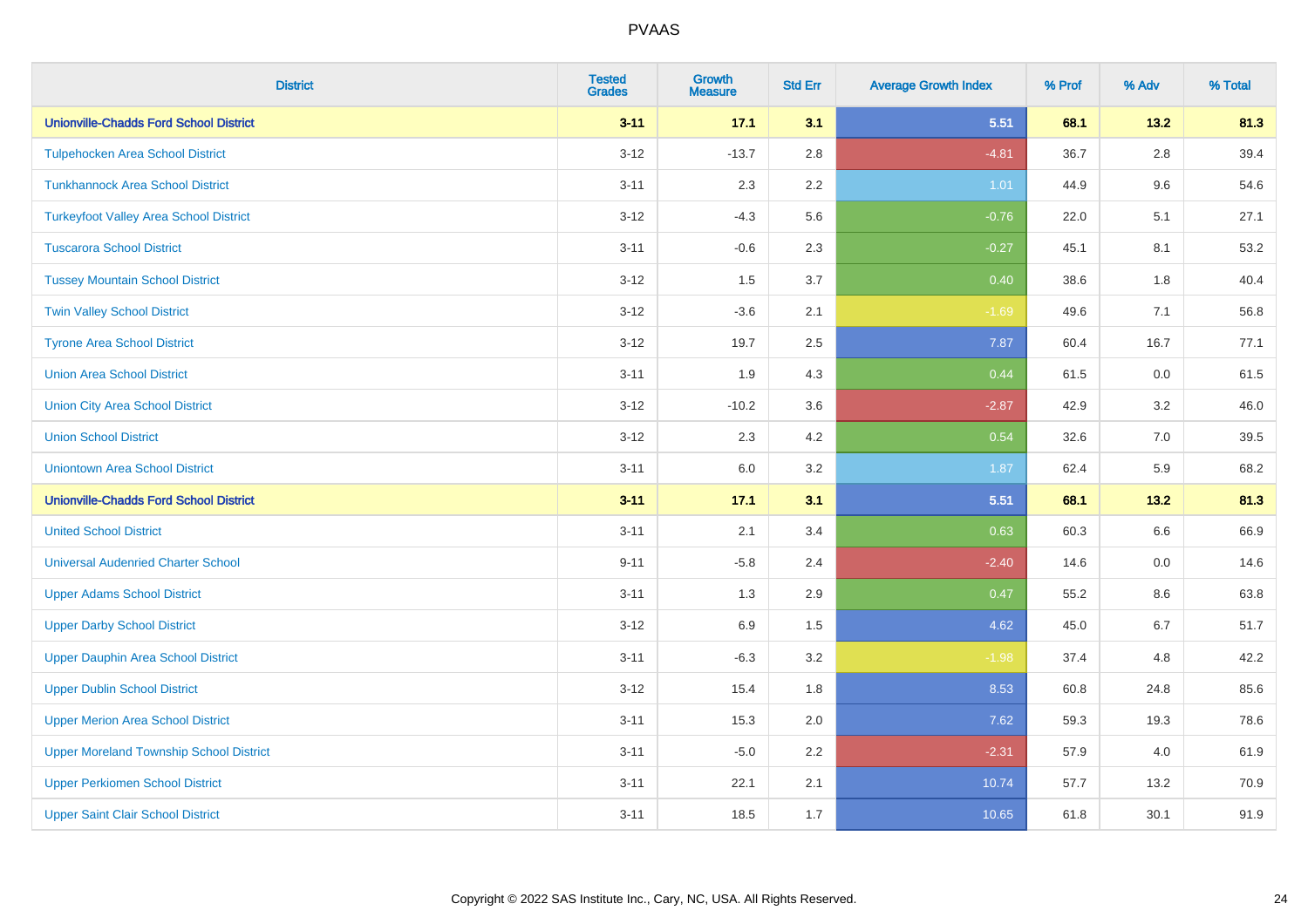| <b>District</b>                               | <b>Tested</b><br><b>Grades</b> | <b>Growth</b><br><b>Measure</b> | <b>Std Err</b> | <b>Average Growth Index</b> | % Prof | % Adv   | % Total |
|-----------------------------------------------|--------------------------------|---------------------------------|----------------|-----------------------------|--------|---------|---------|
| <b>Unionville-Chadds Ford School District</b> | $3 - 11$                       | 17.1                            | 3.1            | 5.51                        | 68.1   | 13.2    | 81.3    |
| Urban Pathways 6-12 Charter School            | $6 - 11$                       | 4.8                             | 6.4            | 0.75                        | 28.6   | $0.0\,$ | 28.6    |
| <b>Valley Grove School District</b>           | $3 - 10$                       | $-3.7$                          | 3.7            | $-1.01$                     | 51.2   | 6.1     | 57.3    |
| <b>Valley View School District</b>            | $3 - 11$                       | 18.1                            | 2.4            | 7.42                        | 53.7   | 14.7    | 68.4    |
| <b>Wallenpaupack Area School District</b>     | $3 - 11$                       | $-7.1$                          | 2.3            | $-3.09$                     | 40.8   | 2.4     | 43.1    |
| <b>Wallingford-Swarthmore School District</b> | $3 - 10$                       | 0.9                             | 2.4            | 0.38                        | 64.4   | 22.7    | 87.1    |
| <b>Warren County School District</b>          | $3 - 11$                       | $-0.1$                          | 1.8            | $-0.06$                     | 37.2   | 5.3     | 42.6    |
| <b>Warrior Run School District</b>            | $3 - 11$                       | 4.6                             | 3.0            | 1.51                        | 40.9   | 8.1     | 49.0    |
| <b>Warwick School District</b>                | $3 - 11$                       | 5.2                             | 1.9            | 2.76                        | 46.4   | 17.0    | 63.3    |
| <b>Washington School District</b>             | $3 - 11$                       | $-4.9$                          | 2.8            | $-1.76$                     | 30.1   | 2.4     | 32.5    |
| <b>Wattsburg Area School District</b>         | $3 - 11$                       | 6.5                             | 2.7            | 2.43                        | 42.7   | 7.6     | 50.3    |
| <b>Wayne Highlands School District</b>        | $3 - 11$                       | 7.8                             | 2.4            | 3.23                        | 52.3   | 13.1    | 65.4    |
| <b>Waynesboro Area School District</b>        | $3 - 12$                       | $-6.1$                          | 1.9            | $-3.20$                     | 50.0   | $6.8\,$ | 56.8    |
| <b>Wellsboro Area School District</b>         | $3 - 11$                       | $-12.4$                         | 3.0            | $-4.11$                     | 49.2   | 11.9    | 61.1    |
| <b>West Allegheny School District</b>         | $3 - 12$                       | $4.0\,$                         | 2.1            | 1.96                        | 63.1   | 15.7    | 78.8    |
| <b>West Branch Area School District</b>       | $3 - 11$                       | 0.2                             | 3.8            | 0.05                        | 47.2   | 1.9     | 49.1    |
| <b>West Chester Area School District</b>      | $3 - 11$                       | 12.6                            | 1.2            | 10.38                       | 66.8   | 20.2    | 87.0    |
| <b>West Greene School District</b>            | $3 - 11$                       | $-4.5$                          | 4.3            | $-1.04$                     | 36.6   | 7.3     | 43.9    |
| West Jefferson Hills School District          | $3 - 11$                       | 1.8                             | 2.1            | 0.88                        | 55.7   | 20.8    | 76.4    |
| <b>West Middlesex Area School District</b>    | $3 - 10$                       | $-8.4$                          | 3.8            | $-2.21$                     | 34.9   | 2.8     | 37.6    |
| <b>West Mifflin Area School District</b>      | $3 - 12$                       | $-12.3$                         | 2.9            | $-4.22$                     | 39.7   | 10.3    | 50.0    |
| <b>West Perry School District</b>             | $3 - 11$                       | 12.5                            | 2.5            | 4.99                        | 56.6   | 8.4     | 65.0    |
| <b>West Shore School District</b>             | $3 - 12$                       | 5.0                             | 1.4            | 3.59                        | 54.2   | 9.4     | 63.6    |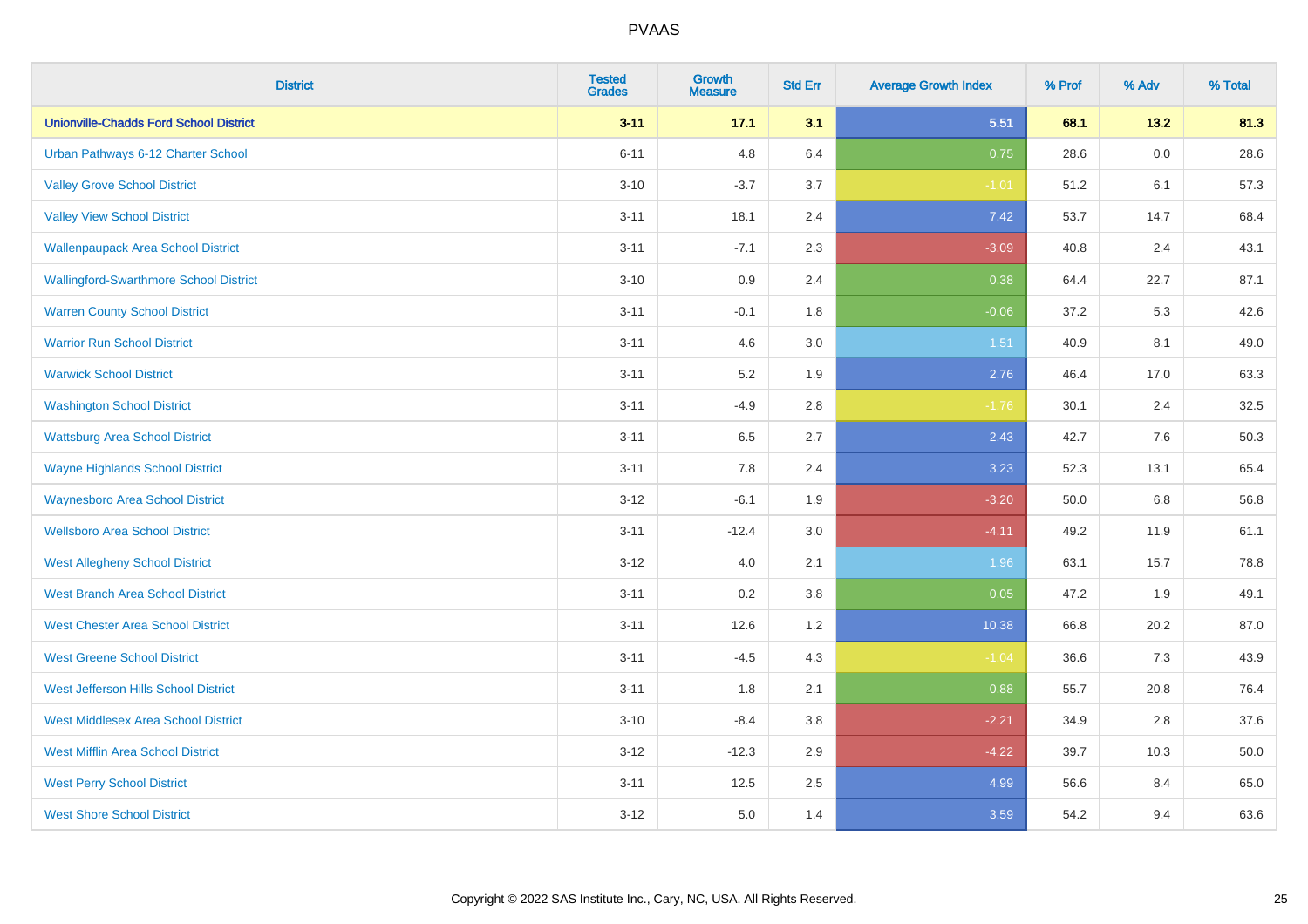| <b>District</b>                                 | <b>Tested</b><br><b>Grades</b> | Growth<br><b>Measure</b> | <b>Std Err</b> | <b>Average Growth Index</b> | % Prof | % Adv | % Total |
|-------------------------------------------------|--------------------------------|--------------------------|----------------|-----------------------------|--------|-------|---------|
| <b>Unionville-Chadds Ford School District</b>   | $3 - 11$                       | 17.1                     | 3.1            | 5.51                        | 68.1   | 13.2  | 81.3    |
| <b>West Side CTC</b>                            | $9 - 10$                       | $-37.4$                  | 4.3            | $-8.64$                     | 8.8    | 0.0   | $8.8\,$ |
| <b>West York Area School District</b>           | $3 - 12$                       | $3.2\,$                  | 2.3            | 1.38                        | 53.8   | 4.4   | 58.2    |
| <b>Western Beaver County School District</b>    | $3 - 11$                       | $-7.8$                   | 4.2            | $-1.87$                     | 56.5   | 6.5   | 63.0    |
| <b>Western Wayne School District</b>            | $3 - 11$                       | 5.6                      | 2.9            | 1.93                        | 41.3   | 17.4  | 58.7    |
| <b>Westinghouse Arts Academy Charter School</b> | $9 - 10$                       | $-0.7$                   | 3.6            | $-0.19$                     | 59.2   | 8.4   | 67.6    |
| <b>Westmont Hilltop School District</b>         | $3 - 11$                       | $-4.0$                   | 2.8            | $-1.40$                     | 36.3   | 13.3  | 49.6    |
| <b>Whitehall-Coplay School District</b>         | $3 - 11$                       | 6.1                      | 1.8            | 3.45                        | 49.3   | 7.4   | 56.6    |
| <b>Wilkes-Barre Area School District</b>        | $3 - 11$                       | 0.1                      | 3.2            | 0.02                        | 35.5   | 5.4   | 40.9    |
| <b>William Penn School District</b>             | $3 - 12$                       | 8.3                      | 2.1            | 3.99                        | 35.6   | 3.0   | 38.7    |
| <b>Williams Valley School District</b>          | $3 - 11$                       | $-7.3$                   | 3.4            | $-2.13$                     | 23.2   | 0.0   | 23.2    |
| <b>Williamsburg Community School District</b>   | $3 - 11$                       | $-14.3$                  | 4.1            | $-3.48$                     | 28.3   | 0.0   | 28.3    |
| <b>Williamsport Area School District</b>        | $3 - 11$                       | 1.9                      | 1.8            | 1.04                        | 44.1   | 12.8  | 56.9    |
| <b>Wilmington Area School District</b>          | $3 - 11$                       | 7.5                      | 3.0            | 2.48                        | 55.1   | 5.1   | 60.2    |
| <b>Wilson Area School District</b>              | $3 - 11$                       | $6.0\,$                  | 2.6            | 2.30                        | 48.7   | 8.5   | 57.2    |
| <b>Wilson School District</b>                   | $3 - 12$                       | 8.8                      | 1.5            | 5.96                        | 52.6   | 14.6  | 67.2    |
| <b>Windber Area School District</b>             | $3 - 11$                       | $-7.2$                   | 3.2            | $-2.24$                     | 55.4   | 7.2   | 62.6    |
| <b>Wissahickon School District</b>              | $3 - 10$                       | 12.5                     | 1.8            | 6.85                        | 58.3   | 22.4  | 80.7    |
| <b>Woodland Hills School District</b>           | $3 - 12$                       | 3.2                      | 2.6            | 1.22                        | 31.4   | 3.6   | 35.0    |
| <b>Wyalusing Area School District</b>           | $3 - 12$                       | 8.8                      | 3.3            | 2.68                        | 54.6   | 11.7  | 66.2    |
| <b>Wyoming Area School District</b>             | $3 - 10$                       | $-1.3$                   | 2.6            | $-0.50$                     | 53.8   | 10.8  | 64.6    |
| <b>Wyoming Valley West School District</b>      | $3 - 11$                       | $-2.2$                   | 2.4            | $-0.91$                     | 49.4   | 3.0   | 52.4    |
| <b>Wyomissing Area School District</b>          | $3 - 12$                       | 0.8                      | 2.6            | 0.33                        | 55.7   | 17.6  | 73.3    |